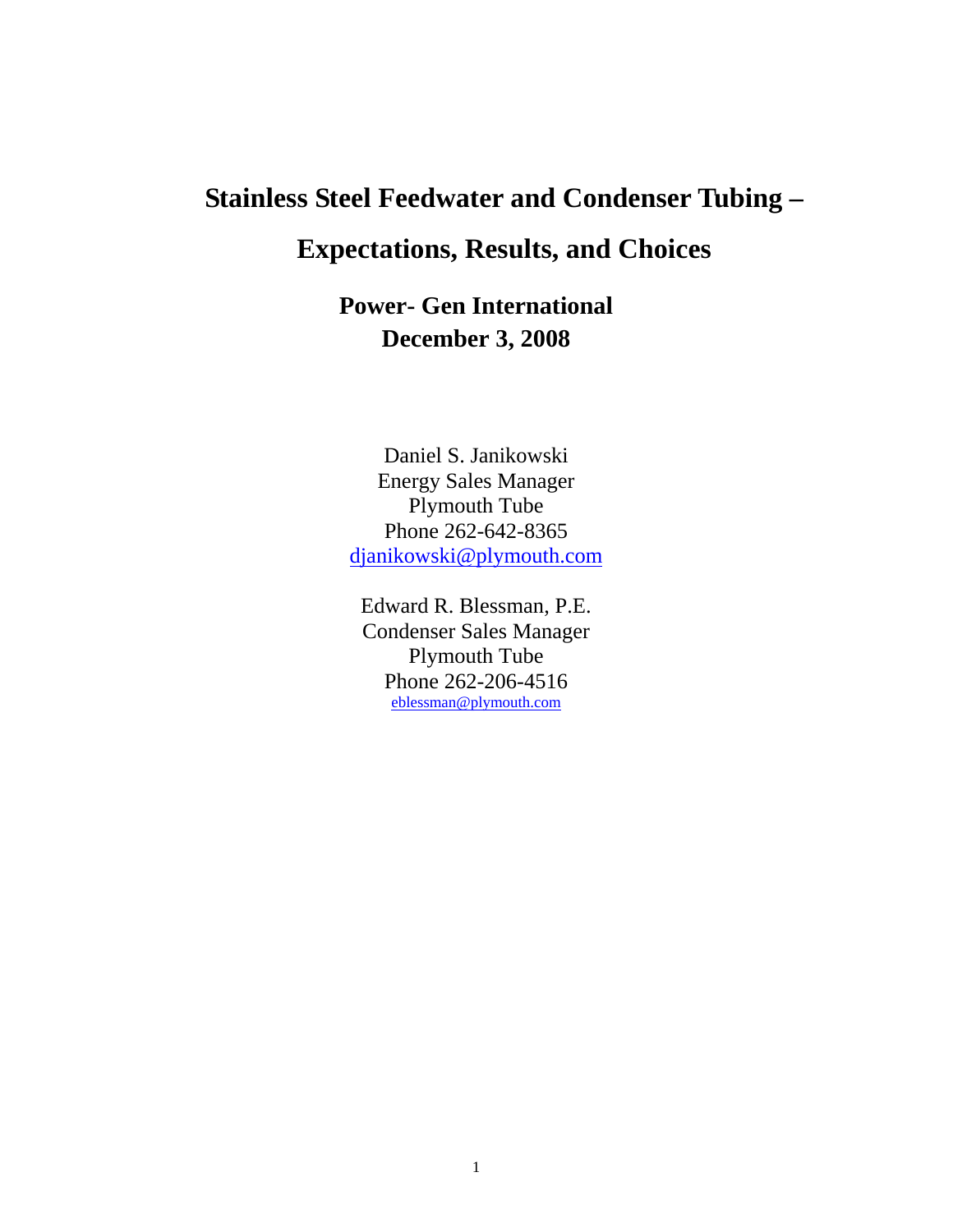#### **Abstract**

A tubing manufacturer has many alternatives for manufacturing and testing stainless steel tubing for feedwater heater and condenser applications. ASTM/ASME specifications are basic requirements intended to cover all applications. These minimum requirements may not be sufficient for providing the appropriate quality tube for demanding requirements, such as continuous duty for 18 to 24 months common with feedwater heaters and condensers today. This paper summarizes the basic ASTM/ASME requirements with many of the additional property and testing options available to ensure reliable service for today's power plant environment. It identifies the advantages and disadvantages of each and provides suggestions on what could be specified to ensure the best value tubing for your application.

#### **Introduction**

The initiation of deregulation has driven a need for all power producers to become more efficient to be competitive. One way to do this is to ensure that base load generation stay on line at full capacity, months at a time. This requires that materials perform at levels not required in the past. The purchaser may need to specify additional processing and testing requirements for additional reliability. ASTM and ASME requirements are intended to cover a broad range of products. For example, ASTM A 268 and A 249 are commonly specified for stainless steel automotive exhaust pipe. The expectations for super-critical high pressure feedwater heater tubing are quite different than exhaust pipe. One phrase common to most ASTM tubing specifications is "*It is the responsibility of the purchaser to specify all requirements that are necessary for material ordered under this specification.*" It's up to you!

#### **Seamless or Welded?**

The first choice that a user has in selecting the tube material is whether it should be made by a seamless or by a welded process. Traditionally, the seamless product has had a reputation of having higher quality. Seamless tubular manufacturing requires a process to force the hole into the billet. This is done by either a high temperature shearing operation, extrusion; or a internal tearing operation, rotary piercing. Both of these operations have the potential for creating small ID surface flaws. An example of these flaws are shown in Figure 1. The higher chromium level of stainless steels require more care during piecing compared to carbon and alloy steel hollows. And the potential for these flaws is far lower with extrusion than rotary piercing. This can be limited by proper process selection and an additional honing operation after the piercing.

Since welded and cold worked tubing manufacturing was developed 65 years ago, there have been many processing and testing advancements. These have created technical and commercial advantages for the welded and drawn tubing over seamless products. In North America, the vast majority of stainless steel feedwater heater and condenser tubing is used in the welded, coldworked, and annealed condition. Even though the seamless tubing enjoys an ASME Code advantage allowing a 15% thinner wall, little, if any, is used in feedwater heaters. The welded and cold-worked tube manufacturers have developed standard proprietary manufacturing processes and testing focused toward feedwater heater applications that most seamless producers have not followed. A summary of the advantages of each product is listed in Table 1.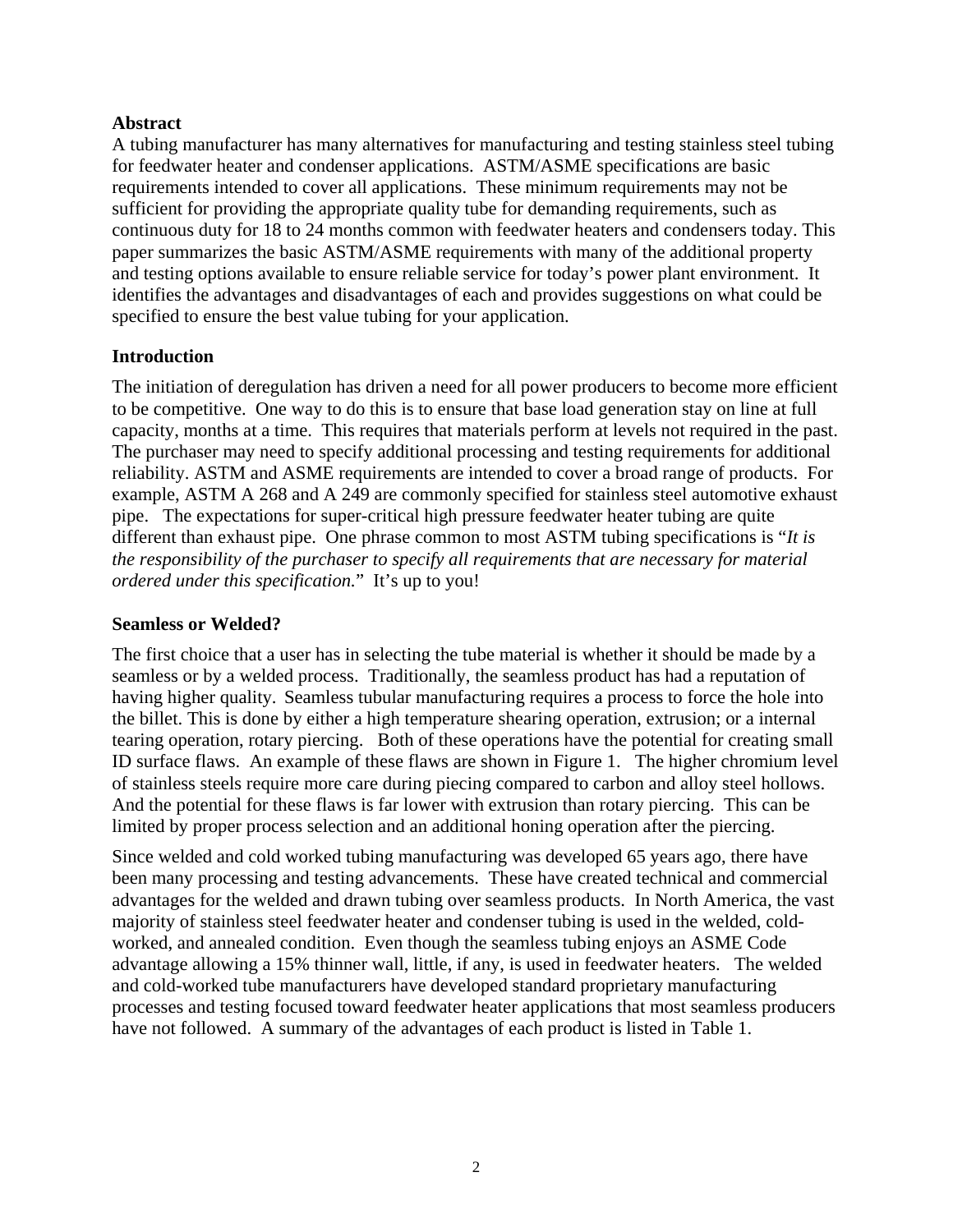

**Figure 1 ID flaws in seamless tubing. The hollows made by the extrusion process are on the left and the rotary piercing process on the right.** 

At one time, three welded manufacturing plants in the United States were optimized for stainless steel feedwater heater tubing. This drove the developments of tubing with low residual stress, special eddy current tests, more stringent OD tolerances (over standard welded ASTM A 249 /A 268 material), ability to offer high speed ultrasonic testing, high tolerance u-bending, and special surface cleanliness requirements. The predominately seamless tube mills ignored this market and do not follow these practices.

| <b>Seamless SA 213</b>                | Welded, and Cold Worked SA 688/803                                      |  |  |  |
|---------------------------------------|-------------------------------------------------------------------------|--|--|--|
| 15 % ASME wall thickness<br>advantage | Excellent eccentricity                                                  |  |  |  |
| Tradition in pressure applications    | Low residual stresses available                                         |  |  |  |
| Available with very thick walls       | More stringent eddy current test available (such as SA<br>688-S1 or S2) |  |  |  |
|                                       | Highly ultrasonic testable                                              |  |  |  |
|                                       | Air-under-water test available                                          |  |  |  |
|                                       | Chemistry optimized for seal welding                                    |  |  |  |
|                                       | Lower total cost                                                        |  |  |  |
|                                       | Specialized ASME specifications for specific<br>application             |  |  |  |

**Table 1. Advantages of seamless vs. welded and cold worked tubing used in feedwater heater applications** 

#### **Common Stainless Feedwater Heater Alloys**

Welding techniques matured such that almost every austenitic, duplex, and full ferritic grade that is made in strip form can be manufactured into a high quality tubular product by welding. Common grades, such as TP 304, TP 316, and their derivatives, are chemistry balanced to form a small amount of ferrite during solidification. The ferrite formation in these grades allows a wide processing range during coil processing and welding, because the shrinkage during solidification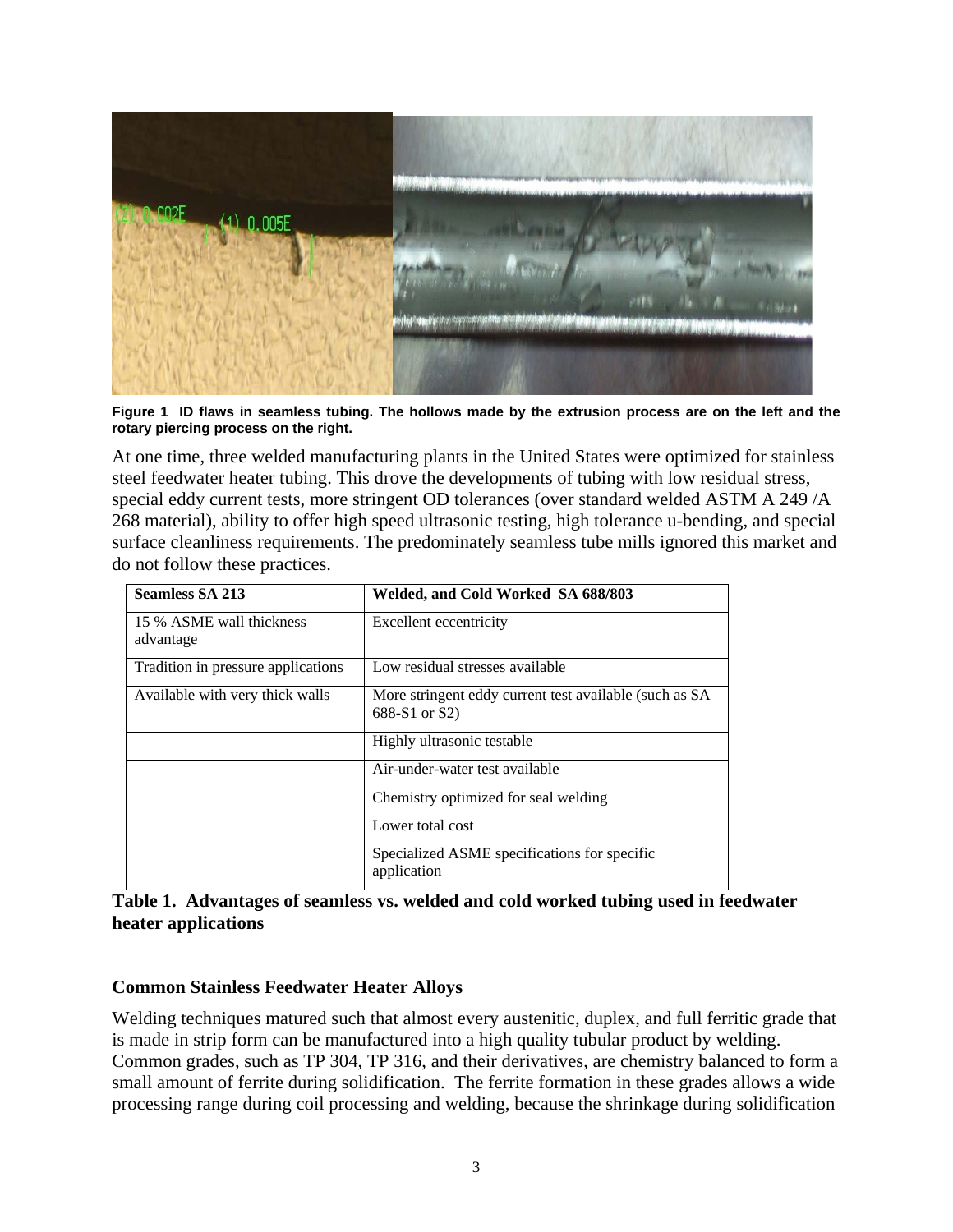is compensated for by the different volume of the two phases. This reduces the risk of weld hot cracking and also helps to allow higher processing speeds. Grades that do not form the compensating second phase during solidification, such as the higher alloyed austenitics, and the ferritics, such as TP 439 and SEA-CURE® require significantly more care. Welding gasses, process speeds, and other parameters are modified from typical 300 series parameters to provide a high integrity weld.

| <b>Alloy Name</b>        | <b>UNS</b>    | <b>Major Elements - Percent</b> |                      |             |                    |               |  |
|--------------------------|---------------|---------------------------------|----------------------|-------------|--------------------|---------------|--|
|                          | <b>Number</b> | Chromium                        | Nickel<br>Molybdenum |             | Carbon             | Nitrogen      |  |
| <b>Austenitic Grades</b> |               |                                 |                      |             |                    |               |  |
| <b>TP 304</b>            | S30400        | 18.0-20.0                       | $8.0 - 11.0$         | $\cdots$    | $0.08$ max         | .             |  |
| <b>TP 304L</b>           | S30403        | 18.0-20.0                       | $8.0 - 13.0$         | .           | $0.035$ max        | .             |  |
| <b>TP 304N</b>           | S30451        | 18.0-20.0                       | $8.0 - 11.0$         |             | $0.08$ max         | $0.10 - 0.16$ |  |
| TP 316                   | S31600        | 16.0-18.0                       | 10.0-14.0            | $2.0 - 3.0$ | $0.08$ max         |               |  |
| <b>TP 316N</b>           | S31651        | 16.0-18.0                       | 10.0-14.0            | $2.0 - 3.0$ | $0.08$ max         | $0.10 - 0.16$ |  |
| Alloy 800                | N08800        | 19.0-23.0                       | 30.0-35.0            | $\cdots$    | $0.10 \text{ max}$ | $\cdots$      |  |
| AL6XN®                   | N08365        | 20.0-22.0                       | 23.5-25.5            | $6.0 - 7.0$ | $0.030$ max        | $0.18 - 0.25$ |  |
| <b>Ferritic Grades</b>   |               |                                 |                      |             |                    |               |  |
| TP 439                   | S43035        | 17.0-19.0                       | $0.50$ max           | $\cdots$    | $0.07$ max         | $0.04$ max    |  |
| <b>SEA-CURE®</b>         | S44660        | 25.0-28.0                       | $1.0 - 3.5$          | $3.0 - 4.0$ | $0.030$ max        | $0.04$ max    |  |

**Table 2. Major Chemical Elements of Common Stainless Steel Feedwater Heater Alloys** 

Table 2 lists stainless steels that have been installed in North American feedwater heaters. The most common today are the TP 304 derivatives (TP 304, TP 304L, and TP 304N) and TP 439. The TP 304 derivatives have a large temperature operation range that allows them to be used in any of the heater locations from the very low pressure to the one at the highest temperature in a ultra-critical plant. The "L" grade has low carbon which provides significant extra resistance to corrosion due to sensitization. However, if one specifies "L" tubing, the Code requires the use of lower mechanical properties mandating thicker walls and a resultant larger heater. One method to get both higher mechanical properties and good sensitization resistance is to specify TP 304 with a carbon content not exceeding 0.035%. Increased nitrogen in 300 series alloys results in higher mechanical properties. ASME allows approximately 9% thinners walls for the higher strength TP304 N vs. from the non-"N" version. The thinner wall also provides higher thermal conductivity per unit foot, compounding the advantage as less square feet of surface area is needed.

TP 316 has been occasionally chosen for feedwater heaters when the user was concerned about the potential for pitting. However as TP 316 has only 16% Cr vs. TP 304's 18%, the overall corrosion resistance improvement is minimal. At today's \$35/lb molybdenum cost, the justification is difficult. TP316N has been weaned out of the U.S. steel producer's inventory grades because of its very low usages. Minimum purchase quantities of TP 316N today are the product of a heat. This requires purchase increments of 160,000 lbs, rarely justified by the minimal advantages. The most cost effective option for solving a pitting problem on feedwater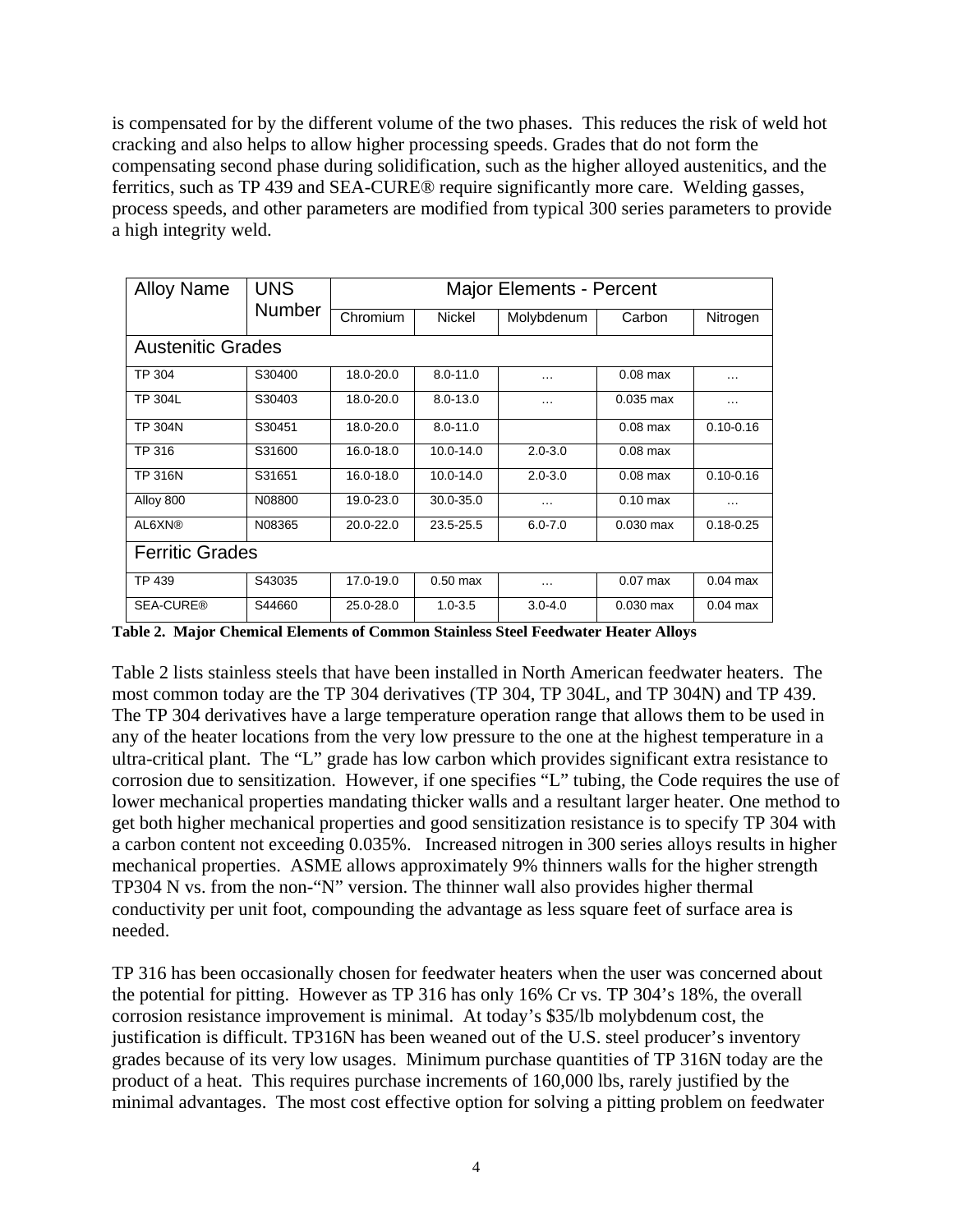heaters is to invest the money into replacing leaking condenser tubing or solving other water chemistry problems.

AL6XN® and alloy 800 are high performance austenitic stainless steels originally developed for their corrosion and high temperature applications. The two alloys contain higher nickel that makes them resistant to chloride stress corrosion cracking and provides them with excellent high temperature strength. It also makes them an expensive choice, and results in a lower thermal conductivity. Fortunately, the high temperature strength allows thinner walls and this helps to alleviate some, but not all, of the addition cost. AL6XN and TP 439 are often specified when a utility is concerned about chloride SCC. Since TP 439 has a temperature restriction of approximately 600 F, the AL6XN is popular for high pressure heaters. Alloy 800 was used for several heaters in the late 1980's and those have operated without problems. AL6XN has been used in approximately 35 feedwater heaters since 1985. Of those, tubes in two have failed from chloride stress corrosion cracking (at temperatures above the design), and one has had tube cracking that is believed to be related to water chemistry and oxygenated control.

## **ASME Specifications**

Years ago, seamless stainless steel feedwater tubes were originally specified to SA 213, while welded austenitic and ferritic feedwater heater tubes were specified to SA 249 and SA 268 respectively. These specifications were developed for general heat exchanger and boiler tubing. They proved insufficient for the demanding requirements needed in feedwater heaters. SA 688 was developed for austenitics, and later SA 803 for ferritics, to address the need for additional requirements. These requirements are summarized in Table 3.

| <b>Requirements</b>                 | SA 249/ SA 268                                | SA 688/ SA 803                                                             |  |  |
|-------------------------------------|-----------------------------------------------|----------------------------------------------------------------------------|--|--|
| <b>Non-Destructive Evaluation</b>   | Non-destructive electric test or<br>Hydrotest | Non-destructive electric test and<br>pressure test                         |  |  |
|                                     | Optional - Air-under-water test               | Optional - Testing to OD/ID Notches to<br>S <sub>1</sub> or S <sub>2</sub> |  |  |
| <b>OD Tolerances</b>                | Standard per SA 1016                          | More restrictive $@ +/- .004"$                                             |  |  |
| <b>Surface Chloride Requirement</b> | Not addressed                                 | 1 mg per square ft                                                         |  |  |
| <b>Straight tube IGC testing</b>    | Not addressed                                 | Required per A262-E each heat                                              |  |  |
| U-bend area IGC testing             | Not addressed                                 | Required per A262 on Row 1                                                 |  |  |
| Heat treat after bending            | Not addressed                                 | Requirements clear defined when<br>specified                               |  |  |
| <b>Bend radius tolerance</b>        | Not addressed                                 | $+/- 1/16$ " maximum                                                       |  |  |
| <b>Flattening of bend region</b>    | Not addressed                                 | No more than 10% from straight tube                                        |  |  |
| Bend "ski tip effect"               | Not addressed                                 | No more than 1/16"                                                         |  |  |
| Packaging                           | Not addressed                                 | Specific to limit problems for bends                                       |  |  |

Table 3. Summary of requirement for general tubing specifications SA 249/SA 268 vs. feedwater heater tubing specifications SA 688/SA 803

## **The Welding Process**

Three types of welding processes are commonly used for welding stainless steels: tungsten inert gas (TIG or GTA), plasma welding, and laser welding. All three of these techniques are considered "fusion" methods since the weld is completely molten. Techniques, such as high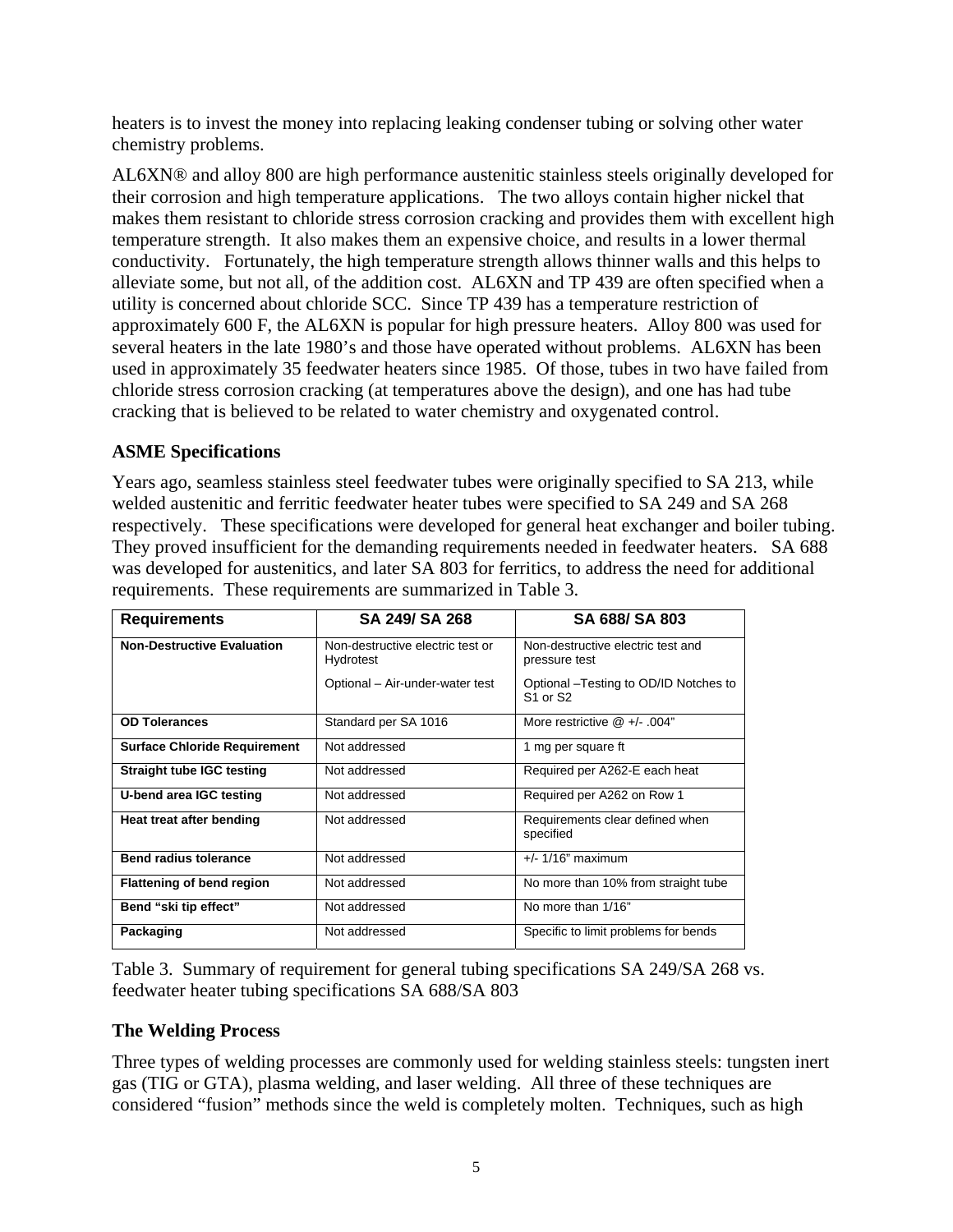frequency induction welding or resistance welding, that rely upon a "mushy" weld zone, do not work well welding stainless steels. The high chromium content absorbs oxygen that interferes with bonding of the two strip edges. TIG and plasma welding are the most common methods for feedwater heater tubing, followed by laser welding for less critical applications.

Virtually all welded tubing pressure tube grades that have ASME coverage are produced without the addition of filler metal. Filler metals are usually used when additional cold working and heat treating may not be available for the final product. This is restricted to large diameter pipe. On power heat transfer tubing, today's most common practice includes cold working the weld and heat-treated the entire pressure tube, thus restoring the mechanical and corrosion resistant properties of the original parent material. Filler metal, with the additional needs for quality control, creates more risk than rewards on small diameter product.

## *Tungsten Inert Gas (TIG)*

Tungsten inert gas (TIG) is the most commonly used welding process (Figure 2) for stainless steel feedwater heater tubing. During TIG welding, an arc is maintained between a shaped tungsten electrode and the tube. Inert gas is used to shield the molten puddle on both the OD and the ID. To provide good weld shape, a tube manufacturer may control the ID pressure by using a ID seal arrangement and controlling pressure. The TIG method provides for a fairly wide (blocky)high quality weld with good penetration. The blocky shape offers two advantages. First it will tolerate minor rolling (misalignment) of the tube during the welding process, and it provides more weld reinforcement which enables greater cold reduction during the in-line cold working operation.



**Figure 2 – Schematic of TIG tube welding** 

## *Plasma Welding*

Plasma welding (Figure 3) is used when greater penetration is needed. In this method, high temperature ionized plasma is used to provide the energy. Because of its very high-localized power, it cannot be used on small diameter tubing if an ID cold working mandrel is on the same piece of equipment. Plasma's greater penetration develops welds that are narrower than TIG for the same thickness material.

## *Laser Welding*

With the advent of higher power dependable lasers, laser welding (Figure 4) of stainless steel tubing has become a reality. Because of its high energy density, the laser produces the narrowest weld of the three methods. With the increased usage of laser welding, an interesting controversy has developed. The two acknowledged advantages are that it provides the highest welding speed and the least volume of segregated cast material.



**Figure 3 – Schematic of plasma tube welding**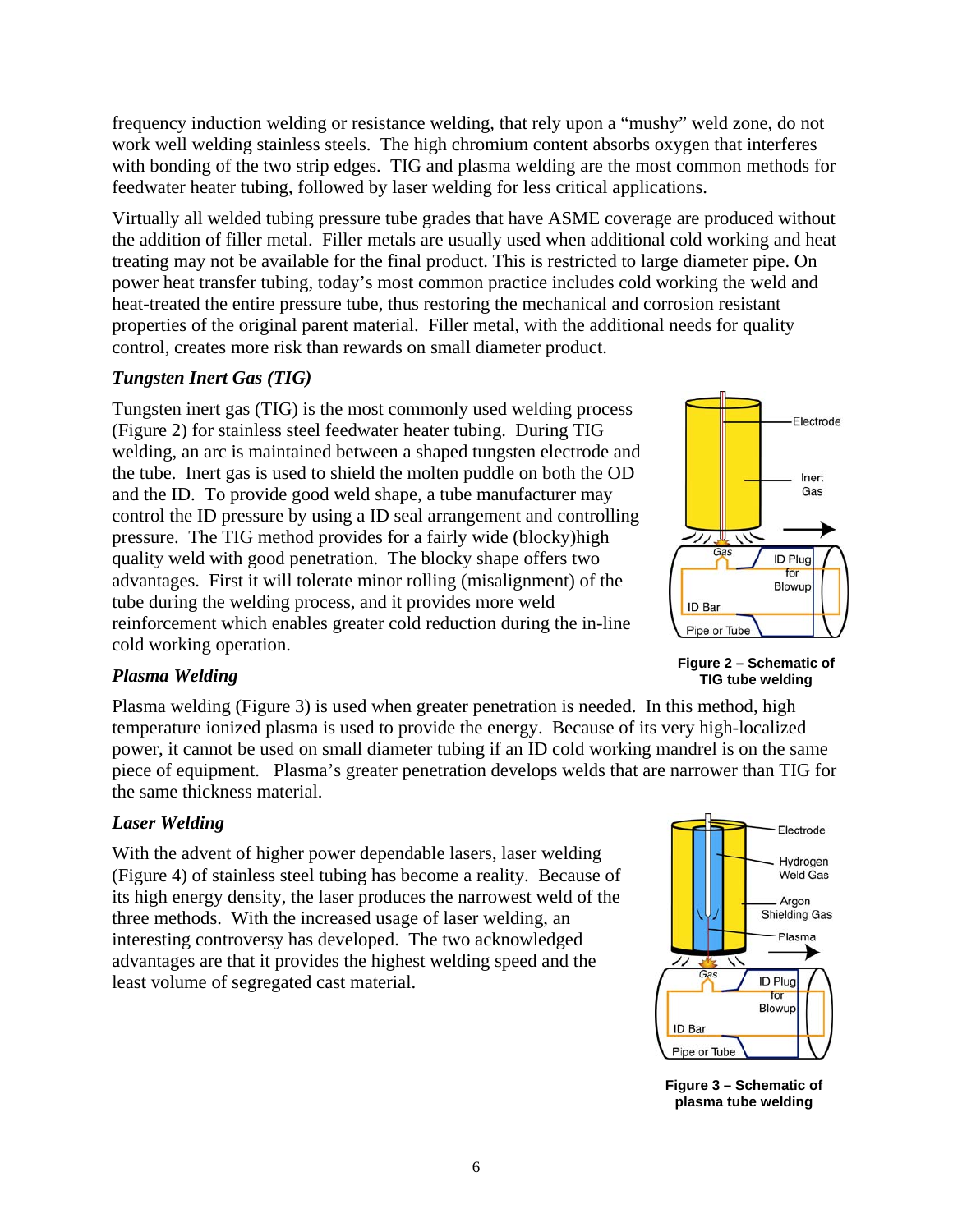

**Figure 4 Schematic of laser welding of stainless tubing** 

However, the very narrow weld has the disadvantages of an increased potential for off-seam welding and little opportunity for cold working the weld. Very sophisticated seam tracking, and edge preparation equipment is mandatory with laser welding. The controversy as to whether less segregation combined with less cold work is better than being able to more heavily cold work a weld with greater segregation has no definitive answer.

## **Weld Bead Cold Working**

The purpose of cold working is to assist with homogenization of the segregated as-cast weld structure ensuring that the mechanical properties, dimensions, and corrosion resistance are consistent around the tube perimeter. Proper weld bead working is analogous to the tube reducing or drawing of a seamless hollow. Cold working can be grouped into two categories - inline bead working and cold drawing. Typically, the inline methods are used on feedwater heater tubing with wall thicknesses up to .083". Cold drawing is commonly performed on wall thickness exceeding .065", but can be specified for thinner walls, when desired.

#### *In-Line Bead Reduction*

In-line bead reduction is the localized cold working of the weld bead directly on the forming and welding mill. It is performed immediately following welding to ensure that the weld is

maintained in a controlled position. The cold working is accomplished by applying pressure with roll tooling on the OD surface, reinforcing the ID with a hardened mandrel, and supporting the opposite side of the tube with another roll.

## *Roll Forging*

Roll forging (Figure 5) is a method where the top and bottom roll are fixed longitudinally and the top roll oscillates vertically hammering or forging the weld. An ID mandrel, usually made of carbide, is centered in the tube under the forge roll providing support for the tube and mandrel.



**Figure 5 –Schematic of the roll forging method of cold working**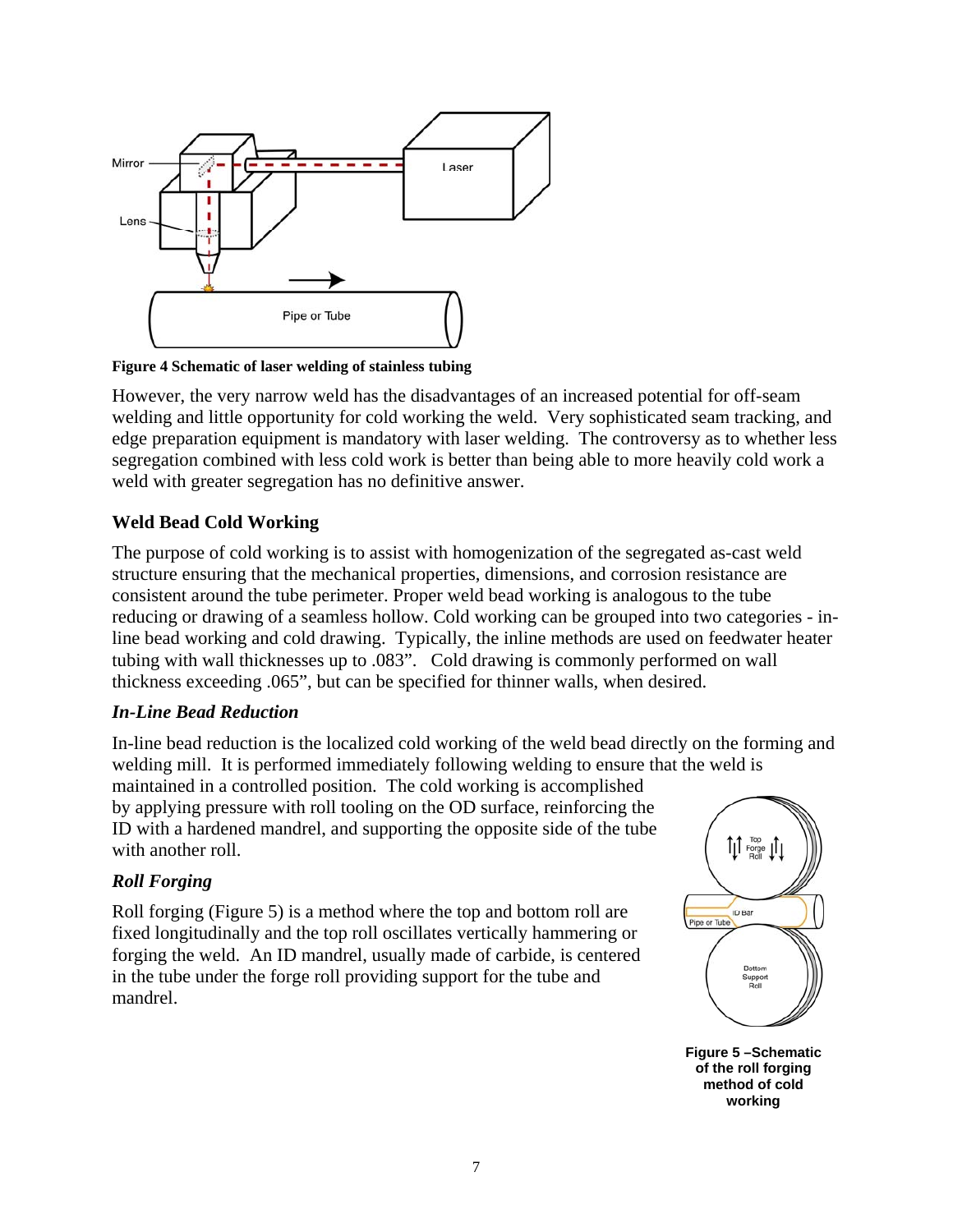## *Reciprocating Roll Down*

The reciprocating roll down method (Figure 6) uses a carriage containing two rolls – the top directly centered over the weld and the other on the bottom side of the tube. The carriage slowly reciprocates back and forth longitudinally. The load is normally applied only when the stroke is in one direction. The mandrel on the ID of the tube is longer than the stroke and is kept firmly in position. The length of the stroke is traditionally related to the OD of the tubing (i.e. larger tubing  $=$  longer stroke).

#### *OD Sizing and/or Cross-Polishing*

OD sizing is the term used by passing the tube through the last stages of rolls to set the final size in the tubing.

Typically, this sizing operation reduces the OD of the



**Figure 6– Schematic of the reciprocating roll down method of cold working**

tubing approximately .003" to .006". Virtually all roll form / welding mills contain this process stage. As no ID mandrel is used during this operation, the actual cold working is very minimal, less than 1%. This means that cold working has little impact on weld refinement that is needed for improved corrosion resistance and properties. To lower cost, some tube suppliers us this sizing operation as their sole cold working mechanism. It should not be considered as a substitute for full cold-working using an ID mandrel, particularly for critical applications such as feedwater heaters.

Do not consider using a tube where polishing is used as a substitute for cold working. If seam alignment is not perfect, the polishing operation can selectively remove material from one side of the weld. This results in localized regions where the wall may fall below the minimum thickness of the specification (Figure 7). These defects are impossible to detect using either eddy current testing or shear wave ultrasonic testing. A cold working method utilizing ID tooling will correct this imperfection, provided the polishing is not performed.



**Figure 7 – Photo micrograph of a tube weld where the strip edges were not properly aligned and the OD surface was smoothed by cross polishing. The wall thickness at the left edge of the weld is below the minimum wall requirements**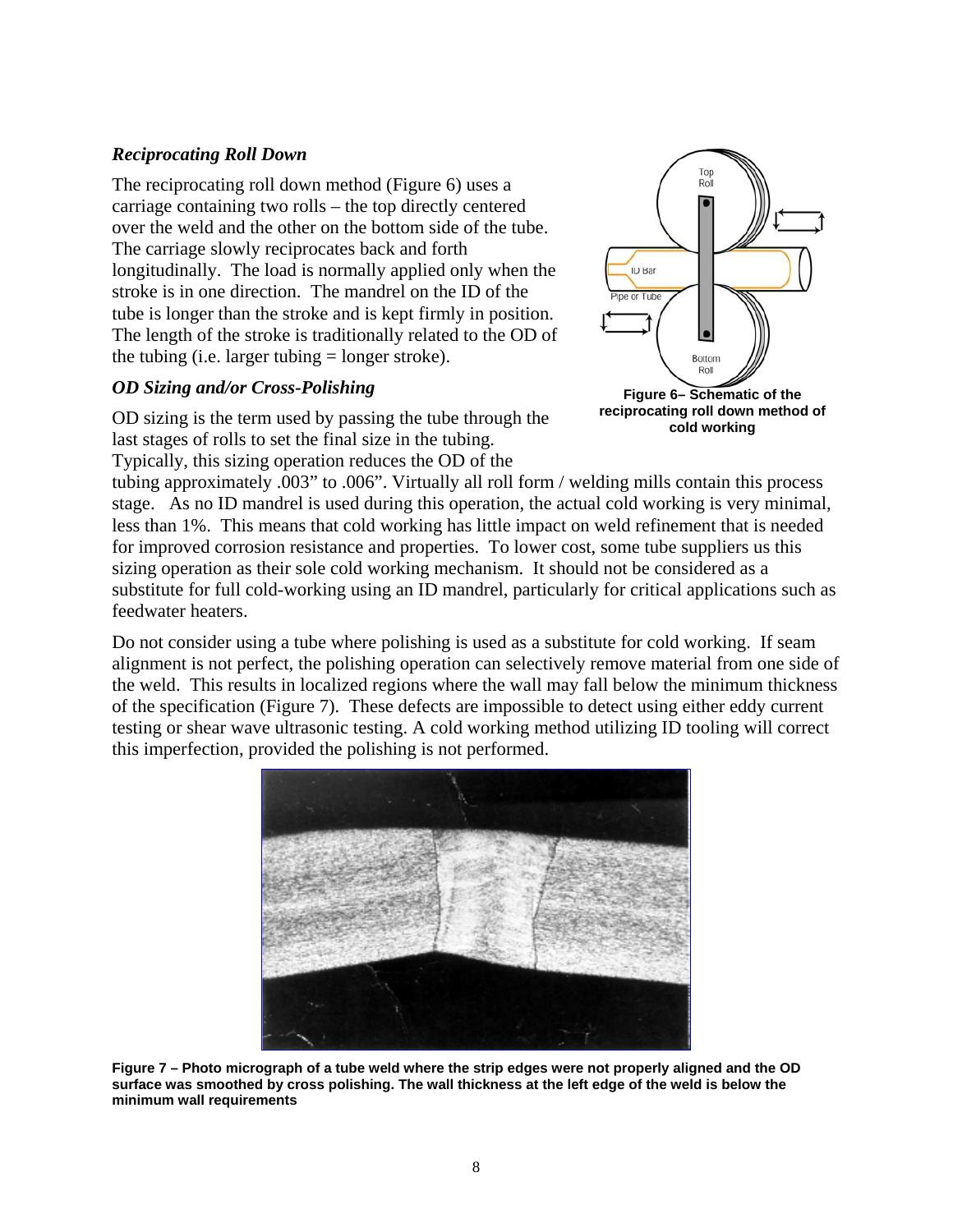# *Cold Drawing*

Cold drawing is a full cross-sectional reduction method. Originally developed for the seamless process, it provides the greatest amount of effective cold work of any feedwater heater tube methods. As seen in Figure 8, the tube is mechanically pulled through a die reducing the OD size. The ID is supported with either a fixed plug or a full length bar.

Advantages

For feedwater heater applications, the following advantages are possible.



**Figure 8 – Schematic of the cold drawing method for cold working of the tube** 

- *Tighter Tolerances* The cold drawn process is capable of providing approximately half of the traditional roll formed OD tolerance. These tolerances can be significantly tighter than seamless cold drawn tolerances since the welded hollow is very concentric. When this process is performed, the weld can be very difficult to distinguish.
- *Smoother Surface Finishes* The cold drawing operation provides an ironing effect on both the OD and ID surfaces. This smoothes the surface, thus reducing the roughness, commonly measured in Ra. Typical surface finish of a cold drawn material is in the 20-30 microinch Ra or better.
- *Wider OD-to-Wall Ratio Range* Very heavy or very light wall welded tube can be made by starting with a larger diameter tube and drawing to the final size. This allows the use of thicker or thinner walls than possible with roll forming and welding.
- *Improved Homogeneity of the Weld* Multiple cold draw passes can provide substantially more cold work than bead working. This can result in a wrought equiaxed structure with no evidence of a prior weld. Other ASTM specifications, such as ASTM A 312, A 249, and A 270, have adopted an HCW class that can be produced using two cold drawing operations or other heavy work methods.
- *More Stringent Testing Requirements* As the process irons the walls, provides a very concentric product and provides better weld homogeneity, more stringent non-destructive testing standards can used on cold-drawn welded product than for tubing made by any other process.
- *Higher Strength* Most stainless steels are not heat-treatable for higher strength. For many applications, such as mechanical or aircraft applications, stainless steel tubing is cold drawn to raise the tensile and yield strength. In some cases, the yield strength may be three times the annealed value. However, in most heat exchanging applications, the benefit of cold working is not recognized, especially when ASME Code requirements are needed. This could be an advantage when utilizing the European PED requirements.

Cold-drawn tubing is higher priced due to the extra processes such as pointing, lubrication, drawing, degreasing, and annealing. However, the advantages often outweigh the cost. The more stringent NDE testing on cold drawn tubing allows the identification of smaller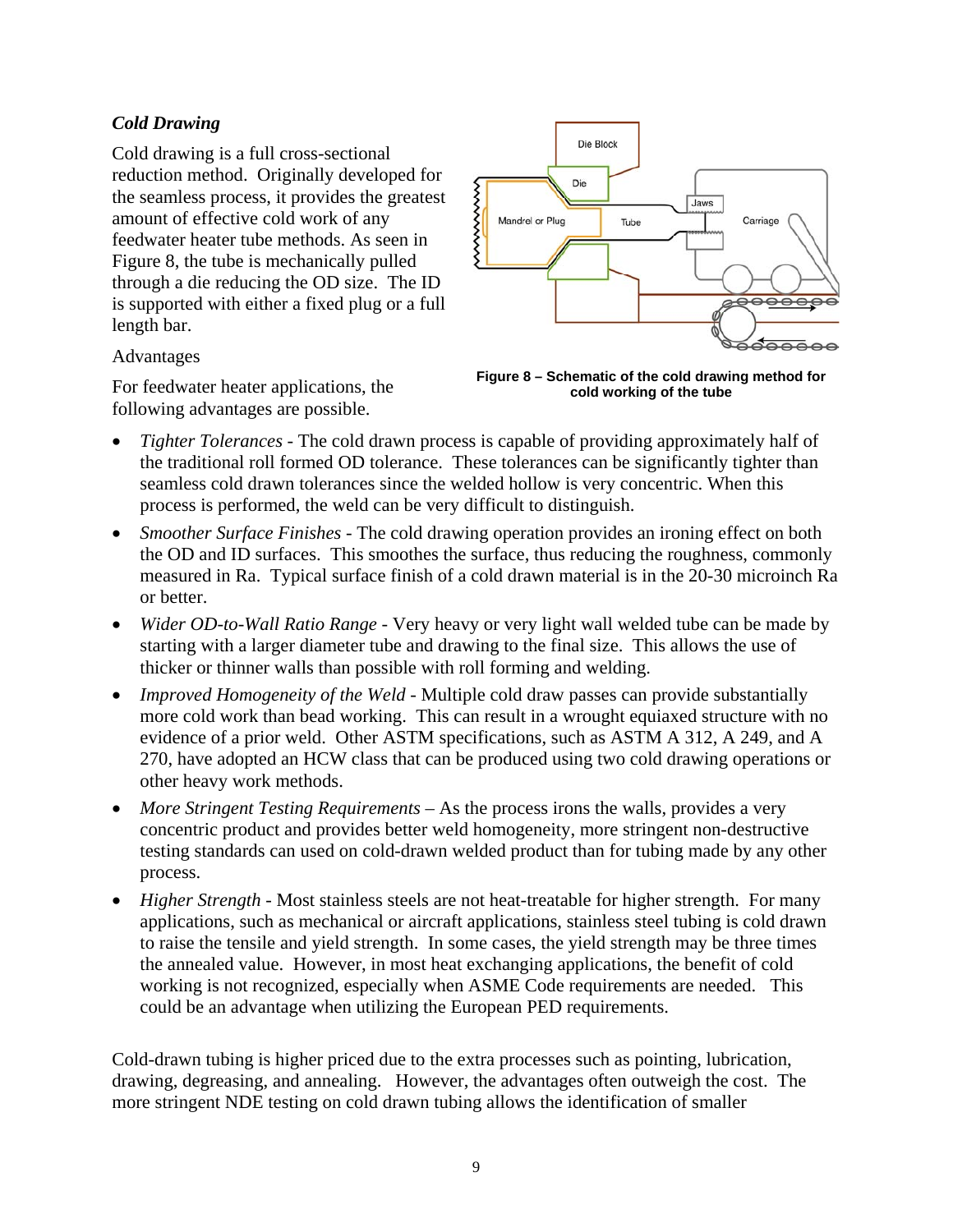imperfections that would not be recognized on tubing that is seamless or roll formed to size. Signals from smaller imperfections on these products may be indistinguishable from the background noise of the tube. As the tube is cold drawn, the signal to noise ratio improves. Any imperfection can be a stress concentrator and elimination of the larger ones can provide a tube with less likelihood of failure

Carburization from incomplete lubricant removal is always a possibility if extra care is not used during the degreasing operation. The result is sensitization and decreased corrosion resistance. Lubricant removal becomes very difficult when the tubing is small diameter and very long, such as in feedwater heater tubing. An intergranular corrosion test in accordance with A262 should be carefully followed and specified when this process is used.

# **Heat Treatment Options**

For optimum corrosion resistance, all stainless steel alloys should be annealed after the welding and cold working operations. This homogenizes the weld improving both the mechanical properties and corrosion resistance. Tubes may be annealed one at a time in-line or in multiples using an off-line operation. The optimum method is a function of the alloy, application, and cost effectiveness. Both are considered to be continuous operations.

# *In-Line Heat Treating*

In-line heat treating is the most common method of annealing stainless steel tubing. In this method (Figure 9), the tube is heated with an induction coil to the desired temperature and then rapidly cooled with either water, convective gas such as hydrogen, or an inert gas such as argon. The heat treatment is performed in-line on the welding mill usually immediately following the in-line cold working operation (if one is performed). Temperature is monitored using optical pyrometry. When induction annealing is performed, the time at which the tube is at temperature is very short. Energy is put into the tube only during the time that the tube is in the coil. The coil is usually only a few inches long. Once the tube leaves the coil, the cooling process starts.



**Figure 9 Induction annealing of stainless steel tubing** 



**Figure 10 – In-line water quenching** 

Following are a summary of the advantages and disadvantages of the method:

## Advantages

- *Low Cost* Since it is in-line with the welding operation, additional costs are minimal.
- *Highest Quench Rate* When combined with a high pressure encircling ring, the highest quench rate of any method is possible. Some alloys, like the super ferritic and super duplex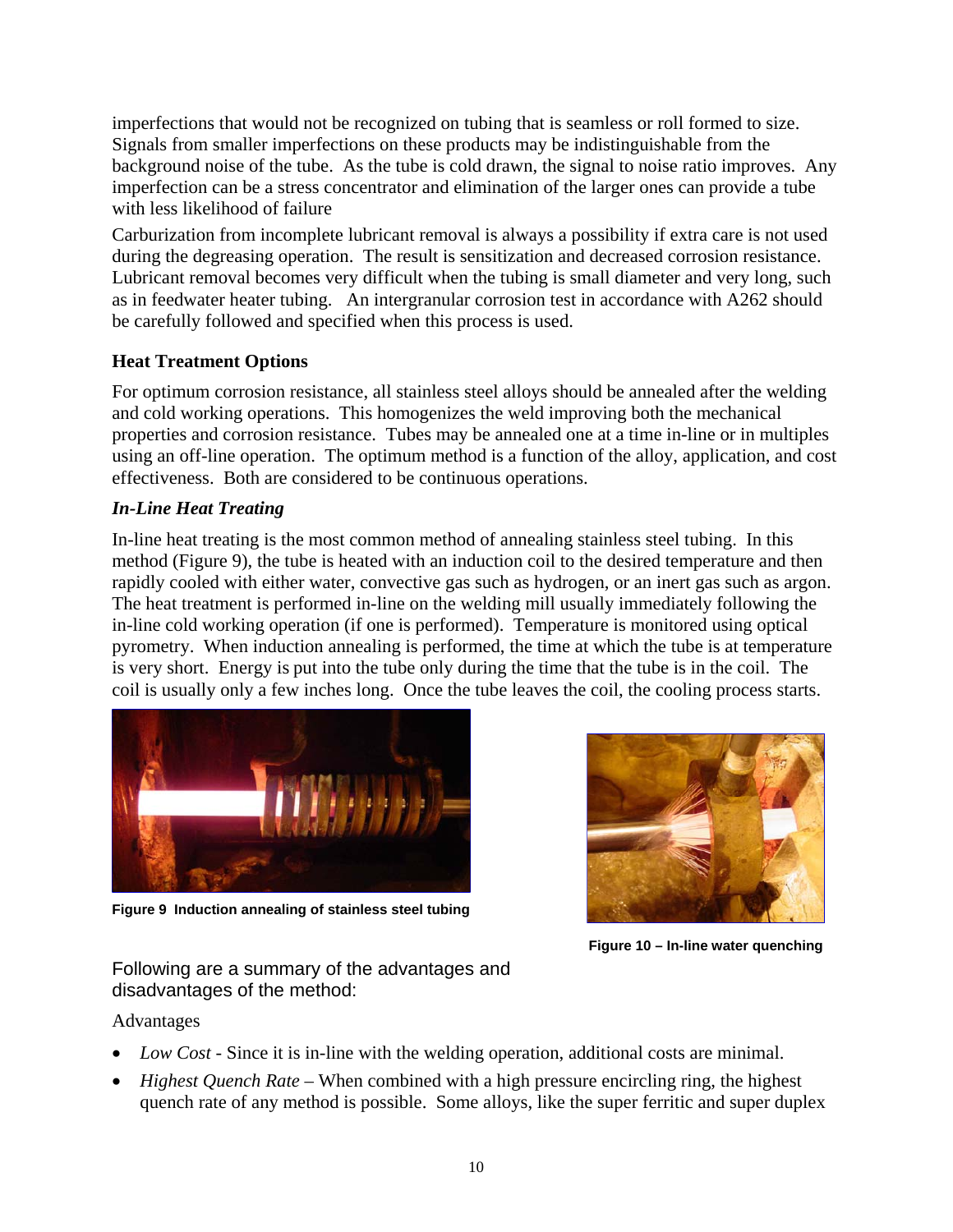alloys, require this method to guarantee sufficient quench (Figure 9) for prevention of detrimental second phases. These secondary phases significantly reduce corrosion resistance.

#### Disadvantage

• *Short Homogenization Time* – Stainless steels containing more than 6% nickel have slower diffusion kinetics. The in-line anneal will not completely homogenize these grades. Homogenization should not be confused with solution annealing. The term "solution annealing" normally refers to dissolving of chromium carbide particles that lower intergranular corrosion resistance. When overall corrosion resistance or long term performance is the primary concern, a separate furnace homogenizing anneal should be considered. Furnace annealing should always be specified on higher alloyed austenitic alloys or the heavier wall thickness 300 series feedwater heater tubing.

## *Off-Line Furnace Annealing*

The off-line separate "furnace anneal" provides a significantly longer time at temperature than the inline anneal, typically in the five to ten minute range. This is the time frame needed for full weld homogenization of the alloys containing greater than 6% nickel. Since these continuous furnaces are designed with rollers or belts and has an open inlet and outlet, tube lengths are not restricted. Multiple tubes are annealed in a single layer in this type of furnace (Figure 10).



**Figure 11 – Off-line furnace annealing of feedwater heater tubing** 

## Advantages

- *Greater Homogeneity & Corrosion Resistance* The longer hold time provides for greater homogeneity and general corrosion resistance for the austenitic grades. This is especially important for alloys with higher nickel and molybdenum concentrations and feedwater heater tubing.
- *More Predictable & Consistent Properties* This may be important if high ductility and low hardness is needed for forming operations. Tubing to be u-bent for feedwater heater applications benefits from this method, as the predictable properties are needed to produce bends with very consistent dimensions.

## Disadvantages

- *Higher Cost* Off-line furnace annealing has a higher cost especially at today's higher natural gas, hydrogen, and electrical costs.
- *Additional Operations* Tubes may need additional straightening, sizing, and cutting operations after anneal.
- *Slower Quench Rates* Quench rates are not as quick as induction anneal. Although sufficient for austenitic alloys, the furnace anneal should not be used for the super ferritics and super duplex grades.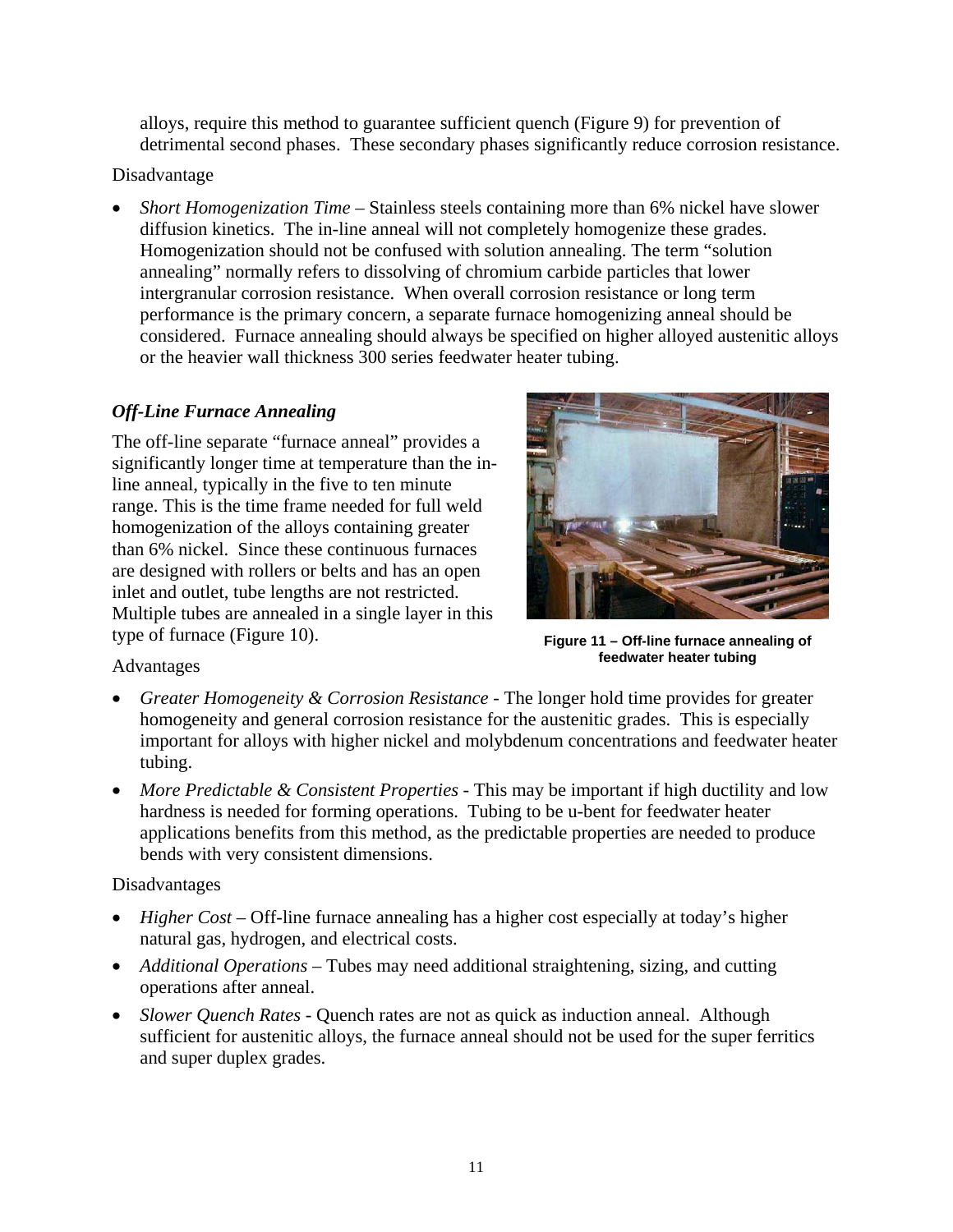#### **Heat Treat Atmospheres**

Two types of atmospheres are commonly used during heat treatment - bright annealing and open air. These atmospheres can be used with either in-line annealing or furnace annealing.

## *Bright Annealing*

Bright annealing employs a reducing gas atmosphere, such as hydrogen, that minimizes the formation of oxides. Because the thermodynamics of the hydrogen/oxygen reaction are not active at lower temperatures, bright annealing is only effective when the annealing temperature is above approximately 1850° F. Alloys that require a lower annealing temperature, such as TP 439 and super ferritics, cannot be effectively bright annealed. To keep the tube surface bright, the atmosphere needs to be maintained during both heating and cooling to temperatures below 700 F. Water quenching is not an option as the water will cause scale formation. Therefore, bright annealing quench rates may not be sufficient for some ferritic and duplex alloys when corrosion resistance is critical. Since the surface of a bright-annealed tube does not develop a thick scale, the final tube surface finishes may be smoother.

#### *Open Air Heat Treatment*

Open air heat treatment allows water quenching. This ensures that ferritic, duplex, and heavier wall higher alloy austenitic alloys that have potential for forming detrimental second phases will not be degraded. However, the exposure to the air and water results in a scale on the tube surface. This scale must be chemically removed for optimum corrosion resistance.

## **Chemical Pickle / Passivation**

When an oxide forms on the surface of a stainless steel tube during heat treatment, it is predominately chromium oxide. The scale is usually porous and cracked, and therefore, not very protective. Beneath this scale is a region of chromium depletion that has inferior corrosion resistance. In applications requiring high corrosion resistance, it is very important that this chromium-depleted layer be removed (ref. 2, 3). Mechanical polishing may re-embed these chromium-depleted layers in the surface, having little beneficial effect. The only sure way to completely remove all depleted material is to use a chemical process. This is commonly accomplished using nitric acid or citric acid solutions. Some guidelines for these solutions and tests for results can be found in ASTM A 380 and ASTM A 967. In feedwater heater applications, the condensate on both surfaces of the tube is not considered to be aggressive. The oxide scale that forms in the bend region from the stress- relief heat treatment is rarely removed. The authors know of no known tube failures related to allowing the scale to remain in this application.

The chemical scale removal method has some additional benefits for tubing. It can act as a 100% corrosion test of the tubing, particularly when performed before the final eddy current test. The acid will aggressively attack any sensitized areas or any inhomogeneities such as manganese sulfide inclusions exposed during prior processing. When an attacked region enters the eddy current coil, the alarm sounds and the tube is rejected. The most common chemical passivation bath contains approximately 20% nitric acid and 3% hydrofluoric acid.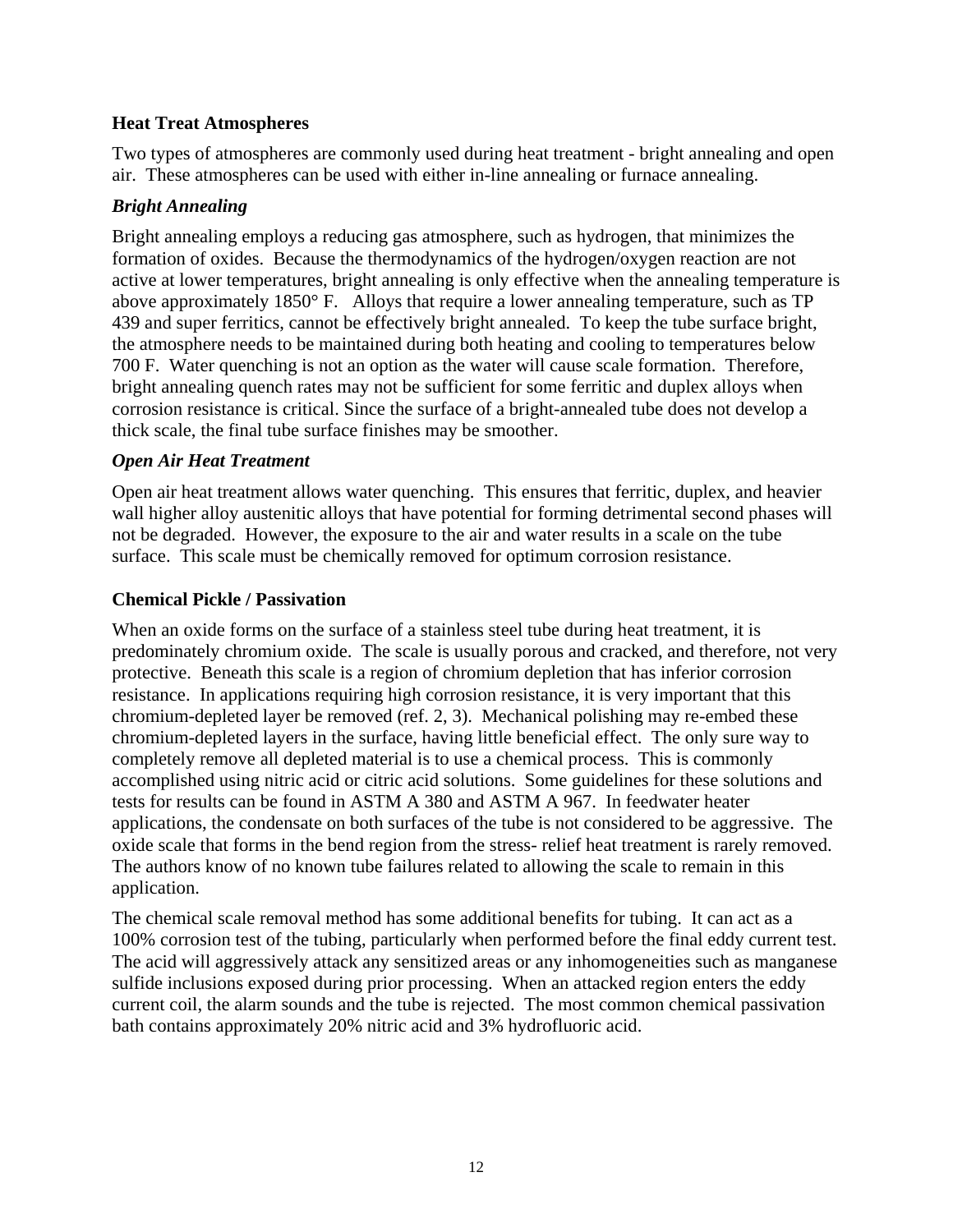## **Non-Destructive Testing**

#### **Electric Tests**

Two types of non-destructive electric tests (NDE) are commonly used for stainless steel tubing - eddy current testing (ET) and ultrasonic testing (UT). Each has advantages and disadvantages.

## *Eddy Current Testing (ET)*

Eddy current is the dominate test used for almost all stainless steel tubing. During production, the tubing is tested from the outside. The method utilizes a full encircling, differential coil that is most sensitive to sharp abrupt defects (Figure 12). The eddy currents are developed by an induced alternating magnetic driver coil which is represented by the yellow coil. In this figure, both the blue and green coils are used for detection of signals produced by imperfections passing through them. The electronics are balanced so that if the signal detection is identical in both the blue and green coils, no signal to the scope or alarm is generated. The differential coil is not very sensitive to long gradual imperfections that



**Figure 12 – Schematic drawing of a full encircling differential eddy current testing coil** 

bridge both sections of the detector coils. The amplitude of the signal from the imperfection is directly related to its volume.

#### Advantages

- *Cost* ET testing is fast and therefore, relatively inexpensive. Testing rates can exceed 100 meters per minute.
- *Locates Partial Wall Defects* This method finds imperfections that are not through wall.
- *Volume Sensitivity* This testing is most sensitive to sharp abrupt imperfections with volume.

#### Disadvantages

- *Volume Required* Defects must have volume in order to be identified. Tight narrow defects may be missed.
- *Insensitive to Longitudinal Defects* Since the signal is generated from volume differences between the two differential sensing coils, longitudinal gradual imperfections may produce little or no signal, and are unlikely to be rejected. Ultrasonic testing should be specified when longitudinal defects are a concern.
- *Attenuation* This causes OD defects to be more easily found than ID defects.

The most common acceptance criteria is the use of a drilled through wall hole no larger 0.031" in diameter. The definition of this is in ASTM A 1016. Longitudinal and transverse OD and ID notches can also be specified. These



**Figure 13– Schematic of an ultrasonic signal propagating through the tube wall**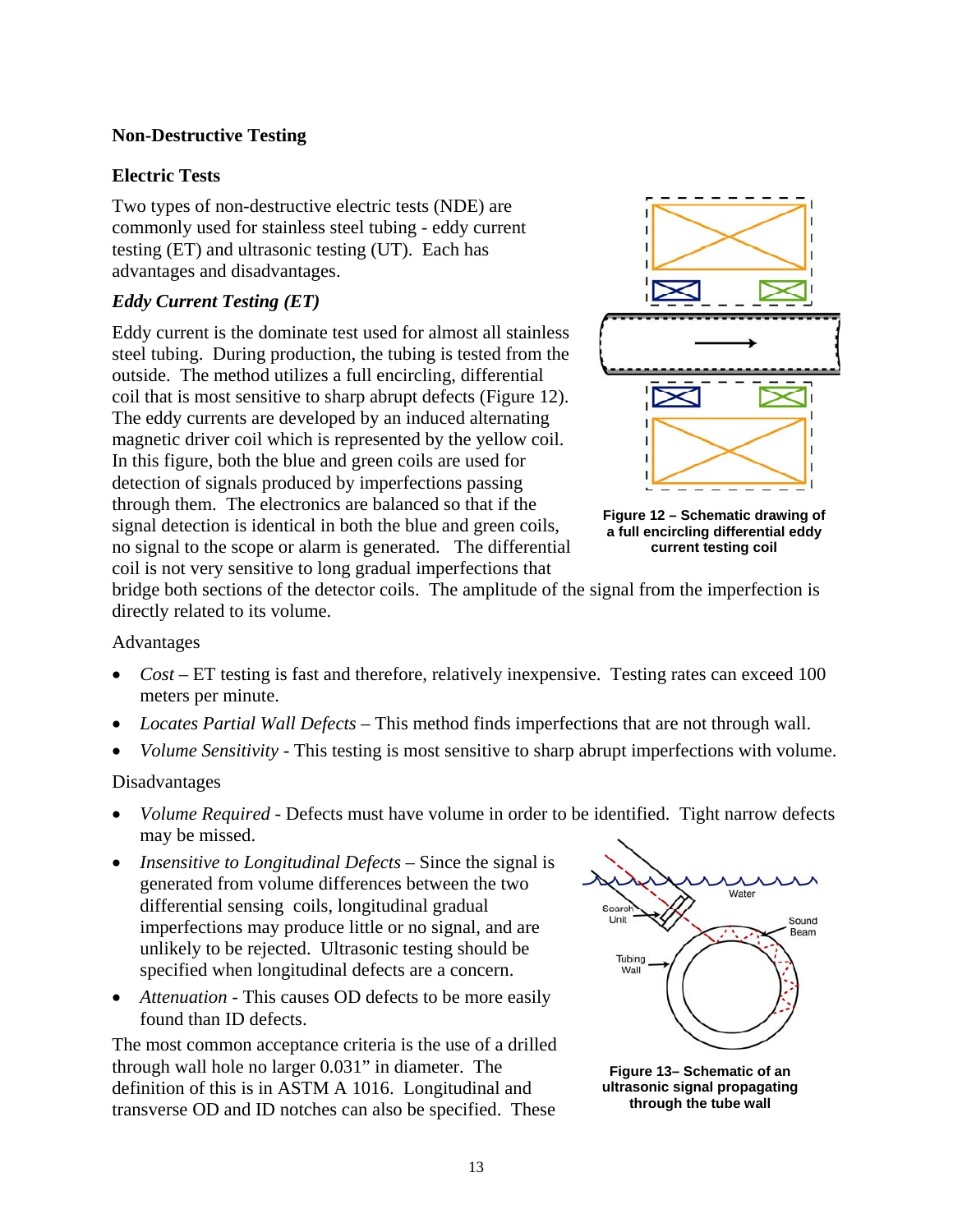are defined in ASTM A 688 and A 803 Supplements 1 and 2. The S2 supplement provides the greatest sensitivity for finding and rejecting small imperfections. The S2 notch requirement is normally only available on cold drawn tubing where the surface anomalies have been ironed smooth.

# *Ultrasonic Testing (UT)*

The UT testing method sends a focused sound wave (called a shear wave) into the wall of the tube and then detects the echo that is reflected back from an imperfection (Figure 13). It is normally performed by sending the sound wave in a circumferential direction around the tube. As angular defects may reflect the sound wave differently, the tube should be tested in both directions.

#### Advantages

- *Finds Longitudinal Defects* Contrary to differential eddy current testing, UT testing is most sensitive to longitudinal straight defects such as cracks and incomplete welds. The technique is not particular affected by the defect volume like ECT. Tight narrow defects are easily found.
- *Dependable for Heat Exchanger Sizes* This testing provides a good signal from ID defects on standard heat exchanger sizes. As the depth of the signal can be orders of magnitude greater than ECT, attenuation is not a significant issue.
- *Finds Partial Wall Defects* This method finds imperfections that are not through wall.

## Disadvantages

- *Cost* The test is slower and relatively more expensive than ECT. However, for feedwater heater applications, the small additional cost could be well justified.
- *Limited Sensitivity* This method is not normally sensitive to short transverse defects or defects not oriented to reflect the sound wave directly back to the transducer. These defects are commonly detected by ECT.
- *Requires Furnace Anneal* The ultrasonic signal can be reflected by changes in crystal structure or significant grain size differences. This may require a full furnace anneal.

The common artificial defect used to calibrate this test is OD and ID longitudinal notches 12.5% as deep as the specified wall thickness. These notches are defined in ASTM A 1016.

## **Pressure Testing**

Three kinds of pressure testing are commonly used on welded heat exchanger tubing: air-underwater testing, pressure differential/pressure decay

testing, and hydrostatic testing.

## *Air-Under-Water Testing*

The air-under-water testing method (Figure 14) is performed by placing air-pressurized tubes in a well lit tank of water while an operator walks the length of the tank looking for bubbles. Typical pressures are 150- 250 PSI. Because of its low cost and high sensitivity, this is the most common pressure test used for welded **Figure 14 – Air-Under-Water Testing** 

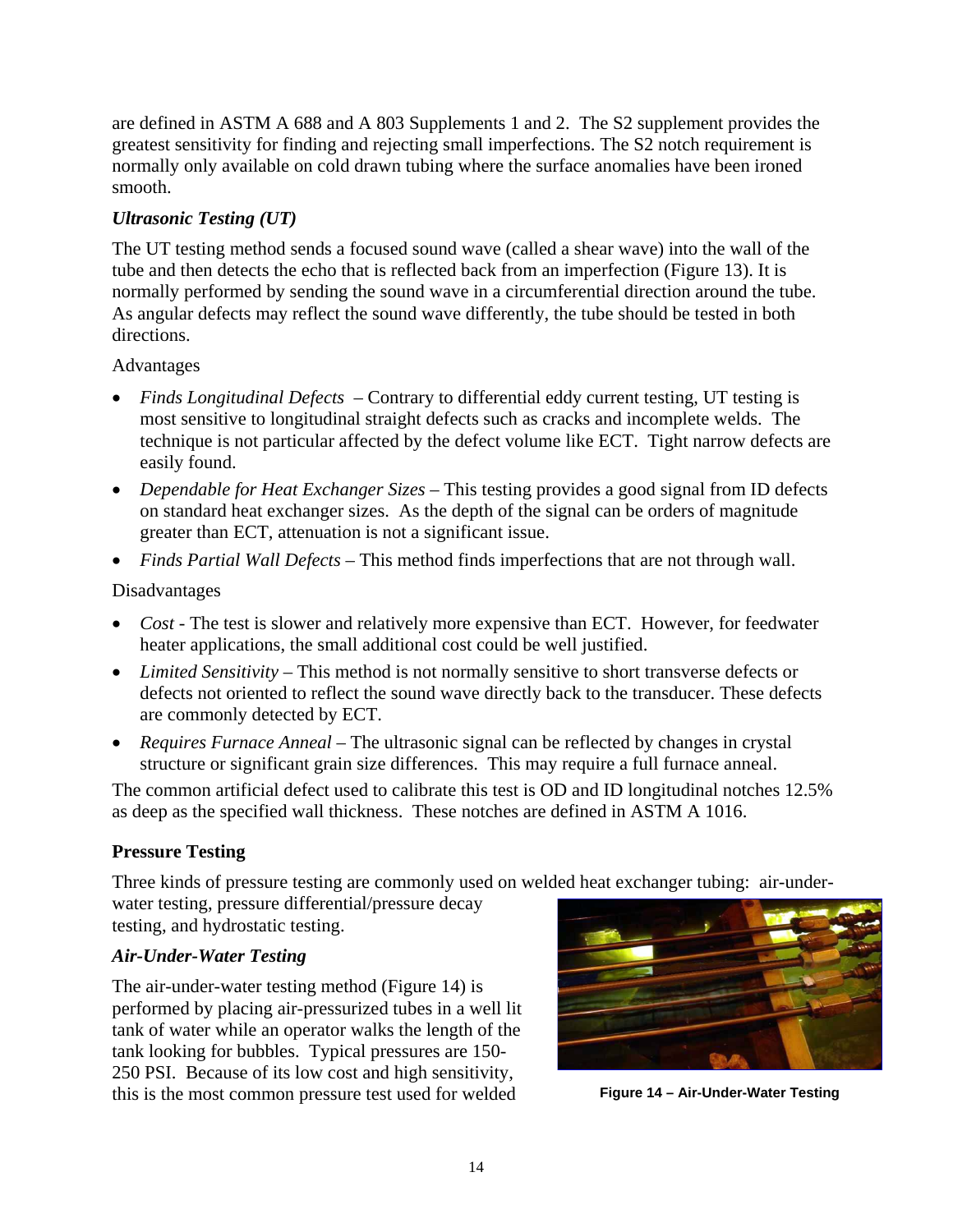heat exchanger tubing. When pressurized at 150 PSI, tube leaks as small as .001" can be detected and those as large as .002" can be regularly found (ref. 4).

# Advantages

- *Sensitivity* This is the most sensitive of the common pressure methods.
- *Cost* Air-under-water testing is low cost currently a few pennies per foot.

# Disadvantages

- *Operator Dependant* The sensitivity of this method may be subject to fatigue of the operator.
- *Defect Limitations* The defect must be through wall in order to be detected.

# *Pressure Differential /Pressure Decay Testing*

The pressure differential testing method became a production reality with the development of high sensitivity electronic pressure sensors. Currently, it is commonly used for testing welded titanium tubing. The pressure differential test is performed by pressurizing two tubes to the same pressure, closing off the pressure source, and monitoring the differential pressure between the two tubes. If the differential exceeds a predetermined limit, an alarm sounds. A description of the methods have now been developed in ASTM A 1047. However, as of the time of publishing of this paper, no acceptance criteria is defined.

# Advantages

- *Cost* This is a low-cost method.
- *Sensitivity* Pressure differential testing is the second most sensitive common test when used at production rates.
- *Operator Independent* This method is not subject to operator fatigue.

## Disadvantages

- *Defect Requirement* Defects must be through wall in order to be detected.
- *Parameters* These must be selected carefully to ensure good testing. As of this date, an acceptance criteria has not yet been agreed in ASTM. The smallest calibration hole allowed by A 1047 is .003". However, larger holes may be required for reasonable cost.

# *Hydrostatic Testing*

Traditionally considered the workhorse of pressure testing, the hydrostatic testing method is gradually being phased out when other methods are available. For many years, hydrostatic testing had been the required NDE for a seamless product. ASTM and ASME have now adopted ET as an alternative test for most seamless products. Hydrostatic testing is significantly less sensitive than air-under-water testing. At normal production rates, only fairly gross defects are found. In the ASTM NDE task group work (ref. 4), hole sizes of 0.002", are almost undetectable. In general, on welded product, hydrostatic testing is performed only when required by the specification.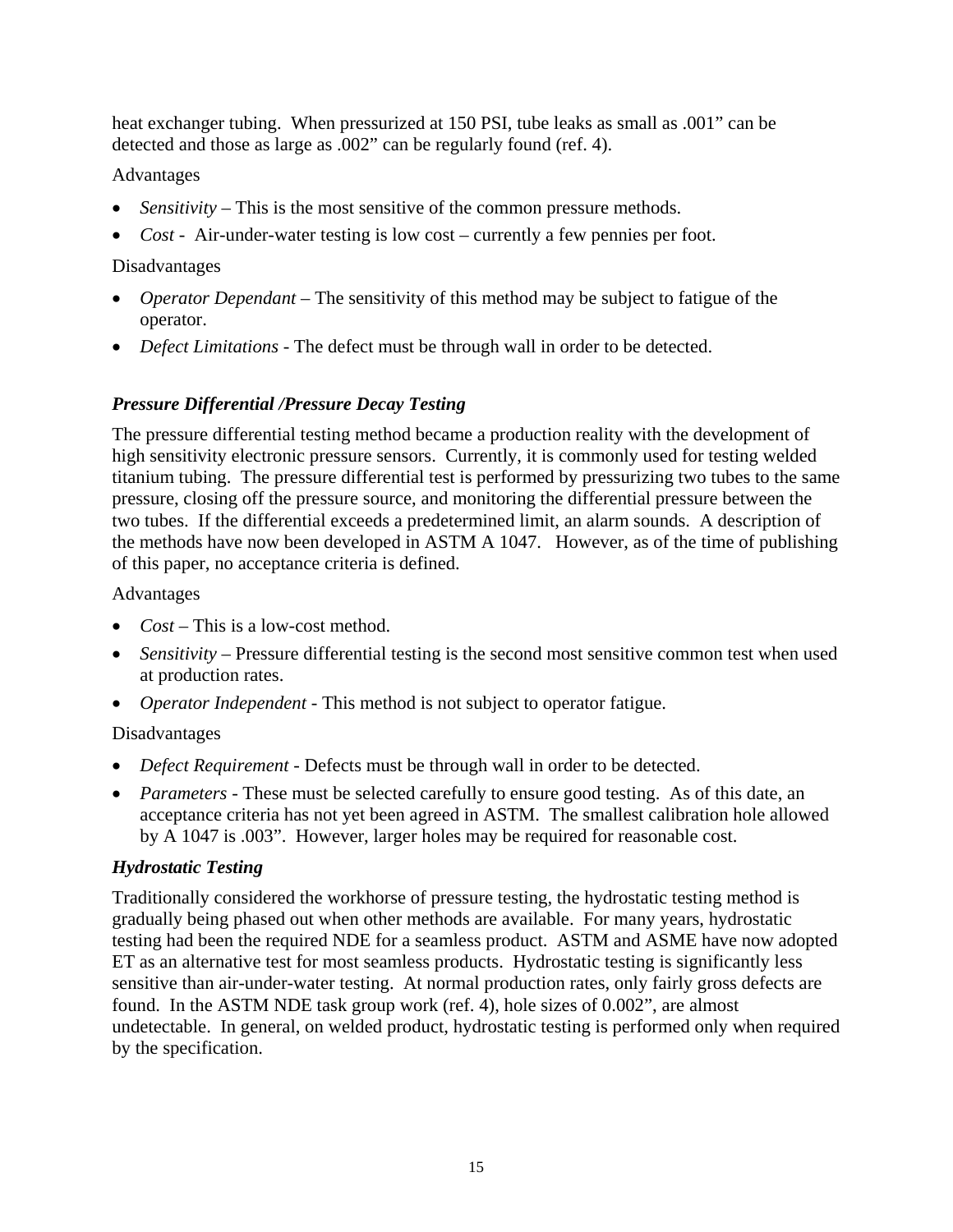#### Advantage

• *Meets ASME Code* – Hydrostatic testing is used to meet Code requirements.

#### Disadvantages

- *Lowest Sensitivity* This method is the least sensitive of the common pressure methods.
- *Cost* Hydrostatic testing has the highest cost of pressure test methods.
- *Operator Dependant* This method may be subject to fatigue of the operator.
- *Defect Requirement* Defects must be through wall in order to be detected.

#### **Residual Stress Testing**

Most stainless steels are susceptible to chloride stress corrosion cracking. This occurs when the tubing incurs a combination of three factors; trace amounts of chlorides, high stresses, and a temperature above a minimum of at least 150 degrees F. A variety of stress sources are possible: residual stresses from the tube manufacturing, thermally induced stresses, pressure induced stresses, and other mechanical stresses from operations. The sum of all stress sources is what drives the cracking. However, residual stress in the tube can be the primary source if not controlled. Rotary straightened tubing may have residual hoop stresses near the yield strength of the tube.

All stainless steels are not equally susceptible to chloride stress corrosion cracking (SCC). Copson and Chang (ref. 5) determined that the alloys most susceptible were those containing 8% nickel, not unlike TP 304. Lower and higher nickel content resulted in more resistance. Crucible Materials Research performed a series of test duplicating heavily faulted feedwater applications (ref. 6). These tests were performed in high temperature autoclaves that ensured that the water was in a liquid state at the high temperatures of the test. The samples were created by using strip samples and bending them in the shape of a "C" and holding the shape using an insulated bolt. This develops stresses in the outer fibers at the yield strength of the material. The samples exposed to three levels of chloride at three different temperatures. The results of that test are shown in Table 4.

This data shows that the susceptibility is a function of alloy, chloride content in the water, and temperature. The results parallel the work of Copson & Chang; the potential for failure due to chloride SCC is a function of nickel content. The highest potential is when the nickel content is approximately 8%. TP 439, which has a nickel content of less than 0.5% did not crack even in the most extreme conditions. UNS S44660, which has a nickel content of approximately 2%, only cracked under the most extreme conditions. Alloy 2205, a duplex stainless steel commonly used in HRSG's, was slightly more susceptible, cracking at the highest temperature but lowest chloride content. TP 304, an alloy containing 8% nickel, cracked at the lowest test temperature and highest chloride level (it also cracked at the lowest chloride level at the intermediate temperature). The nitrogen containing TP304LN failed in a lower chloride content than TP 304L. This is attributed to the combination higher stresses from the higher yield strength of TP304LN and the design of the test, causing stress levels at the yield strength. This implies that when TP 304LN is used at the higher Code allowable stresses over TP304L, it will be more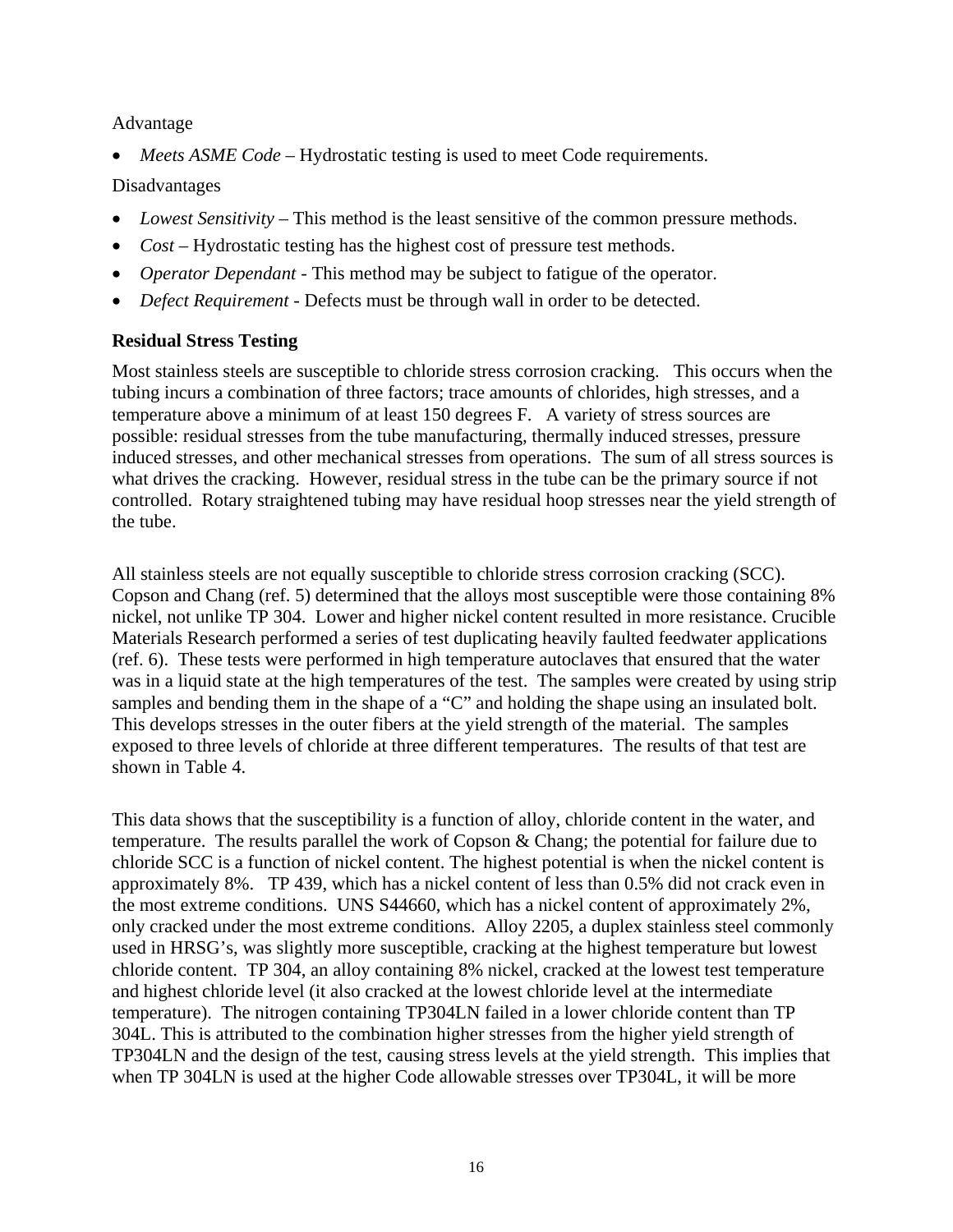susceptible to failure when chlorides are introduced to the condensate. Alloys containing nickel content above 8% have decreasing sensitivity as the nickel content increases.

|                 |         | <b>Test Temperature Degrees F</b> |                               |          |         |         |         |         |
|-----------------|---------|-----------------------------------|-------------------------------|----------|---------|---------|---------|---------|
|                 |         | 250                               |                               |          | 350     |         | 450     |         |
|                 |         |                                   | <b>Chloride Content (ppm)</b> |          |         |         |         |         |
| Grade           | Ni<br>% | 100                               | 1,000                         | $10000*$ | 100     | 1,000   | 100     | 1,000   |
| <b>TP 439</b>   | 0.4     | nt                                | nt                            | nt       | nt      | OK      | OK      | OK      |
| S44660          | 2       | nt                                | nt                            | nt       | nt      | OK.     | OK      | Cracked |
| 2205            | 5       | nt                                | nt                            | nt       | nt      | OK      | Cracked | nt      |
| <b>TP 304L</b>  | 8       | OK                                | OK.                           | Cracked  | Cracked | Cracked | Cracked | Cracked |
| <b>TP 304LN</b> | 8       | OK                                | Cracked                       | Cracked  | Cracked | Cracked | Cracked | nt      |
| <b>TP 316L</b>  | 11      | OK                                | OK.                           | OK.      | Cracked | Cracked | Cracked | nt      |
| S31254          | 18      | nt                                | nt                            | nt       | nt      | OK.     | Cracked | Cracked |
| N08367          | 25      | nt                                | nt                            | nt       | nt      | OK      | Cracked | Cracked |

\* *Testing Terminated in 15 days*

**Table 4. Stress corrosion cracking testing of various alloys using "C" ring samples held with insulated bolts. The testing was performed for 28 days unless otherwise indicated. The testing was performed in high pressure autoclaves to ensure that the test solution was always liquid. The term "nt" means that samples were not tested in those conditions.** 

This work indicates that tubes in those grades containing 5% to 15% Ni should be manufactured to restrict residual stress when used in elevated temperature applications, such as feedwater heater tubing. This is done using proprietary annealing and straightening operations. Residual stress should be measured on a regular basis during production; typically every 200 tubes. The most common method for hoop (circumferentual) stress is the Thirkill split ring method shown in Figure 15 (ref. 7)



**Figure 15. Thirkill split ring sample for measurement of residual hoop stress** 

Although when the tube is properly processed the longitudinal stress is normally lower than the hoop stress, the specifier may want to require occasional measurements for longitudinal stress. This can be accomplished using the tongue deflection test shown in Figure 16.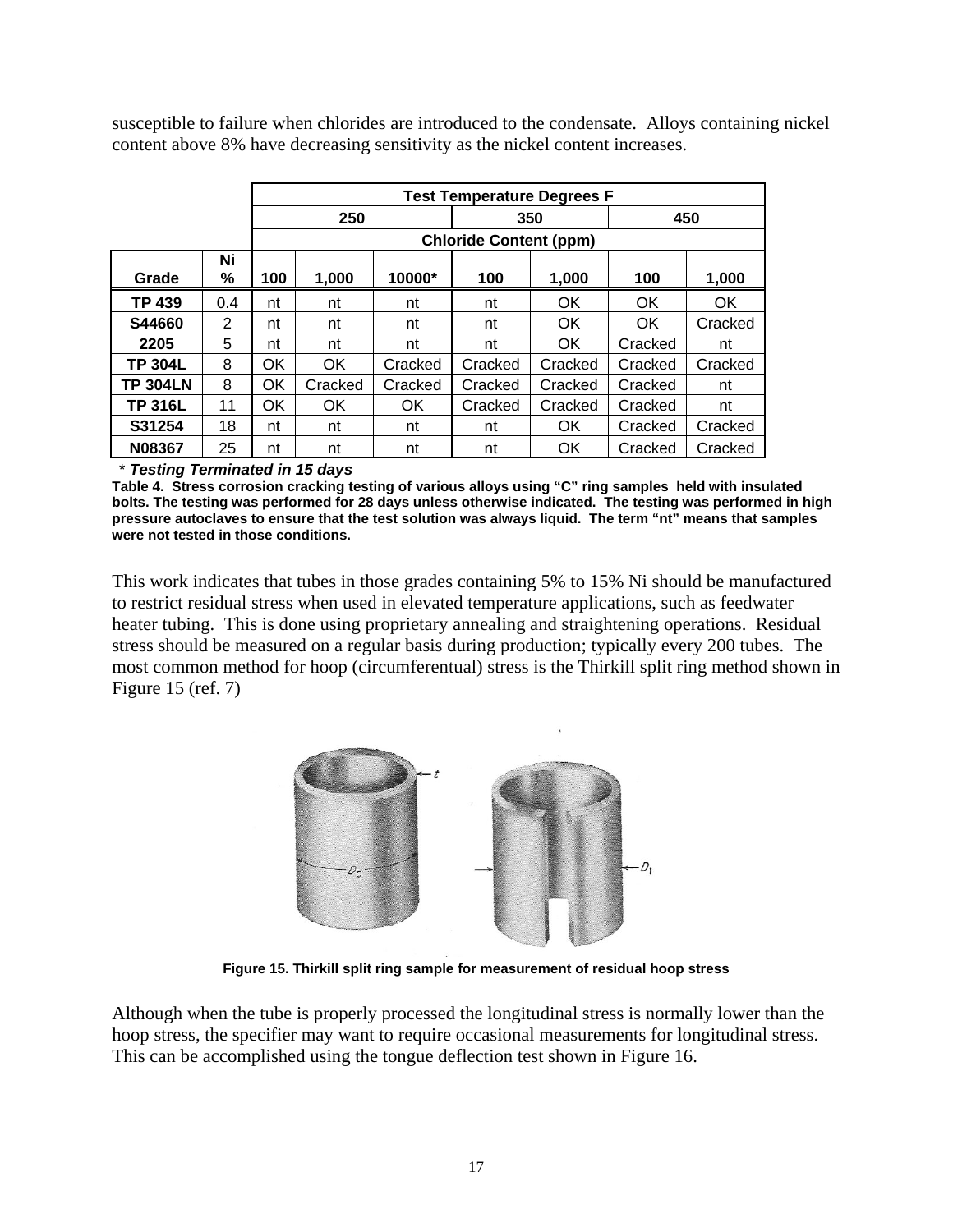

**Figure 16. Tongue deflection method for determination of longitudinal residual stress** 

Measuring residual stresses in a compound curved region is much more challenging. Neither the split ring nor the tongue deflection methods are effective in the u-bend region. Even though a separate stress relief anneal is commonly performed on the bend area after bending, in some cases, a user may want know if the heat treatment was effective. A strain gage technique, described in ASTM E 837, utilizes an attached strain gage that monitors the deflection while a hole is drilled through the center. An example is shown in Figure 17. This method does not have the precision that the previously two methods described. Typically, the residual stress for this method is reported to be  $+/-5000$  psi. This test is also relatively expensive, in the \$600 to \$1000 per sample range.



#### **Figure 17. A u-bent tube containing a the drilled-hole strain gage method for determination of residual stresses**

Typically, on grades that are susceptible to cracking, EPRI's feedwater Guidelines (ref. 8)

recommends a maximum residual stress of 5000 psi. The ability to meet this requirement is a function of OD to wall ratio. It is more difficult to prevent higher residual stresses on thin wall tubes. Fortunately, the lower stresses available on heavier walls are needed on products that are used in higher pressure and temperature applications.

## **In-Process Mill Quality Control Practices**

Reputable tube mills use a combination of visual inspection, in-process eddy current testing, and manipulation (destructive) samples to continuously monitor the quality of the weld.



**Figure 16 – Flatten Test**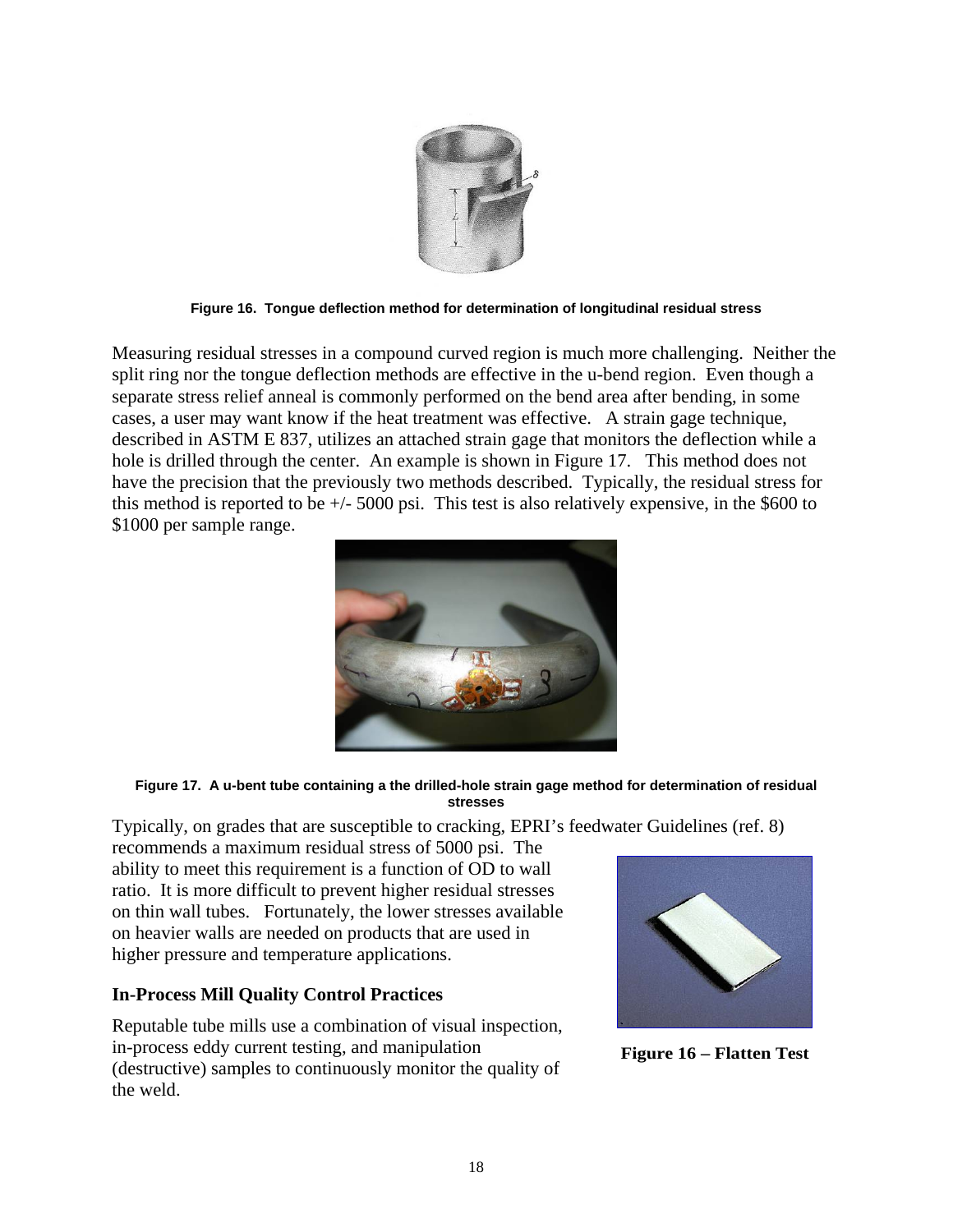#### *Manipulation (Destructive) Testing*

Manipulation tests are designed to specifically test the ductility of the weld in various directions. The weld is bent in a manner to strain a specific surface (OD or ID) in a specific direction (in the direction of the weld or transverse to the weld). Detailed explanations for how each test is to be performed is included in ASTM A 1016. Manipulation tests include:

- *Flatten Test* This test is designed to test the transverse weld ductility on the exterior surface (Figure 18).
- *Reverse Flatten Test* This test was developed to test transverse weld ductility on the ID surface (Figure 19).
- *Reverse Bend Test* For austenitic stainless steels that are considered to have a greater ductility than others, this test is a higher strain version of the reverse flatten test (Figure 20).
- *Flange* This test, which starts out as a flaring operation, is the test for

longitudinal weld ductility, primarily on the ID surface (Figure 21).

• *Tensile Test* - Although not generally considered a "manipulation test"

(since the tensile sample on welded tubing requires the weld to be tested), it is a test of longitudinal weld ductility.

Minimum sampling rates for the various manipulation tests are specified in the appropriate ASTM product specification. These are listed as a test per maximum of length or maximum number of pieces. Most high quality welded tube producers will perform manipulation tests at a much higher frequency during the welding process, in addition to the ASTM required certification tests on the final product.

## *Corrosion Testing*

Stainless steel is chosen for resistance to corrosion. Unfortunately, few ASTM/ASME specifications require a corrosion test. Several types of corrosion test options are possible.

Weld Decay (A 249-S7) Tests

The weld decay test was developed as a quick test for monitoring the presence of residual ferrite in a weld. The boiling HCl readily attacks the ferrite, and if present in the weld, will cause thinning of the weld at a much faster rate



**Figure 19 – Reverse Flatten Test** 



**Figure 20 – Reverse Bend Test** 



**Figure 21 – Flange Test** 



**Figure 22 – Weld Decay Test**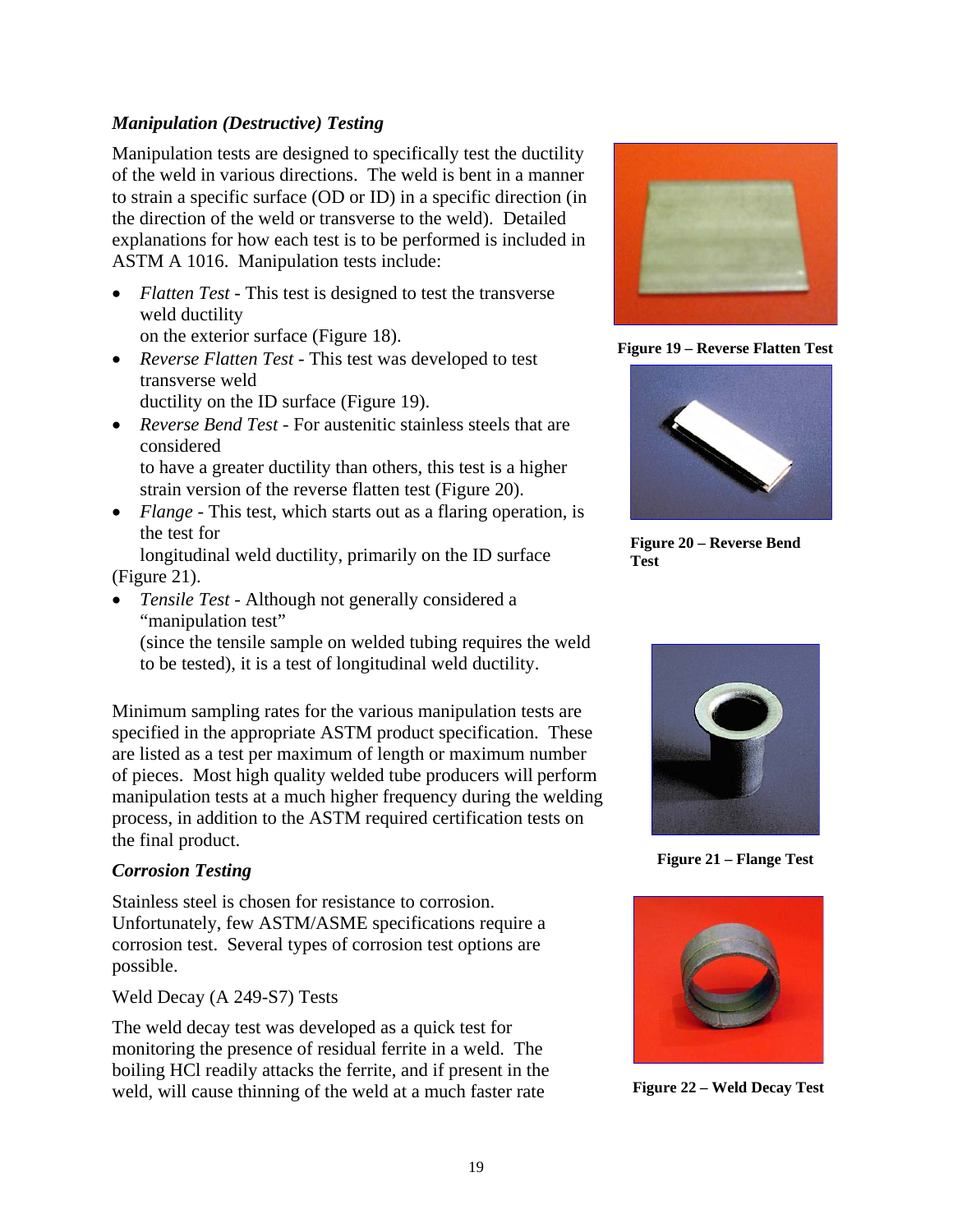than the base metal. For a properly annealed weld, the ratio should be 1.00 or less (Figure 22). This test is only effective on austenitic grades that form ferrite during solidification. This restricts the test to primarily 304 and 316 derivatives. The test does not provide meaningful results on austenitic grades with higher Mo and Ni, ferritic grades, and duplex grades. The test is most commonly used in the paper and sugar industries where it is common to clean tubing with muratic acid to remove deposits.

#### Intergranular Tests

Intergranular tests are tests specified in ASTM A 262, A 763, or A923 that are designed to detect sensitization from slow cooling rates, insufficient annealing, or carbon and nitrogen contamination. This test is normally called for to check if an alloy is "solution annealed". The "solution annealed" term is most often designated for dissolving chromium carbides, which ensures that the chromium is available to keep the stainless "stainless". These tests may not be meaningful for determining whether an alloy is suitable for an application and cannot determine if a weld is adequately homogenized for optimum corrosion resistance.

#### "G" Type Tests

ASTM "G" type tests are acid based pitting and crevice corrosion tests that are intended to mimic potential applications. The G 48 test is often used testing high performance stainless when chloride pitting or crevice is a concern. Because of the difficulty of controlling a "crevice" on a tube, the "pitting" method C of G-48 should be specified for accurate results. These tests are probably the best choices for applications requiring corrosion resistance. If a project is large enough to justify some developmental work, the acid blend could be developed to be process specific.

## **Summary**

The feedwater heater owner is the expert on how the unit will be operated and should specify the optimum processes and tests on his feedwater tubes to ensure that the heater will perform as expected. If no specials are specified, the tube producer may assume that the lowest price product is desired. Ordering to a basic ASTM/ASME specification does not guarantee a good tube, whether seamless or welded. To meet the demanding requirements for this application, the following supplemental purchasing requirements should be strongly considered:

- *ASME Feedwater heater specifications-* Require SA 688/ SA 803 specification as a bare minimum. Do not allow tubing to be certified solely to SA 249 or SA 268.
- *NDE* One NDE test is not sufficient to find defects in all orientations. For sub-critical power plants, consider the A 688/A 803-S1 eddy current as a minimum. For super or ultracritical applications, consider both an ultrasonic test and the S2 eddy current test for the high pressure units.
- *Pressure Testing Consider specifying and air-under-water test. It has the ability to find very* small leaks that neither the eddy current nor UT will detect. The price is minimal. The hydrostatic test that is required by ASME is only sensitive to relatively gross defects.
- *Cold Working –* Require that the weld be cold worked using OD and ID tooling. Simple sizing does not provide a wrought weld that the ASME design allowables were based on. For super and ultra critical high pressure tubing, you may what to specify that the tubing be cold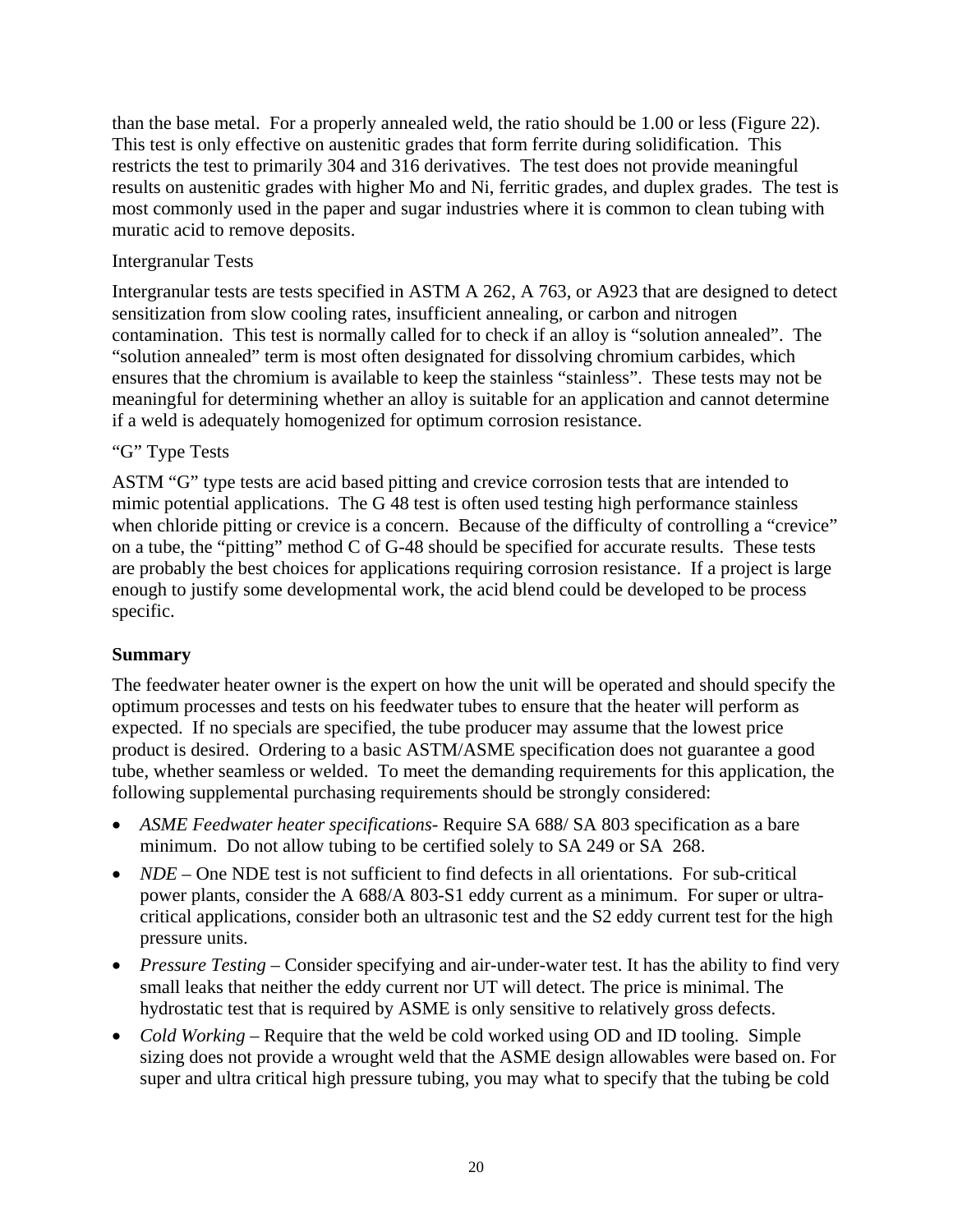drawn. Do not allow cross polishing and the localized wall thinning it causes is almost impossible to detect.

- *Specify Maximum Residual Stress –* Austenitic 300 series tubing is very susceptible to chloride SCC. With use these grades in feedwater heater applications, residual hoop tensile stress should be restricted to 5000 psi maximum or lower.
- *Specify Corrosion Testing* Although A 688 and A 803 require minimal intergranular corrosion tests, you may want to specify additional testing. The A 249 weld decay test may be a good choice on austenitic feedwater heater tubing to ensure that the weld is homogenized. G type tests may be need for applications where corrosion is the major concern.
- *Require Test Plan Approval* Prior to product, require a test plan that you can review. Sampling rates of internal destructive tests and other inspections are critical.
- *Know the supplier* There are no ASTM police! This is your job as the purchaser. Interpretations of what may be required run the whole gamut. Your expectations may be far higher than what the supplier believes is sufficient. You may have to live with those materials for 30 years.

## **References**

- 1. ASTM Standards:
- A 249/A 249M Specification for Welded Austenitic Steel Boiler, Superheater, Heat-Exchanger, and Condenser Tubes
- A 262 Practices for Detecting Susceptibility to Intergranular Attack in Austenitic Stainless Steels
- A 268/A 268M Specification for Seamless and Welded Ferritic and Martensitic Stainless Steel Tubing for General Service
- A 270 Specification for Seamless and Welded Austenitic Stainless Steel Sanitary Tubing
- A 312 Specification for Seamless, Welded, and Heavily Cold Worked Austenitic Stainless Steel Pipes
- A 370 Test Methods and Definitions for Mechanical Testing of Steel Products
- A 380 Specification for Cleaning, Descaling, and Passivation of Stainless Steel Parts, Equipment, and Systems
- A 668/A 668M Specification for Welded Austenitic Stainless Steel Feedwater Heater Tubes
- A 763 Practices for Detecting Susceptibility to Intergranular Attack in Ferritic Stainless Steels
- A 789/A 789M Specification for Seamless and Welded Ferritic/Austenitic Stainless Steel Tubing for General Service
- A 803/A 803M Specification for Welded Ferritic Stainless Steel Feedwater Heater Tubes
- A 923 Practices for Detecting Susceptibility to Intergranular Attack in Duplex Stainless Steels
- A 967 Specification for Chemical Passivation of Stainless Steel Parts
- A 1016/A 1016M Specification for General Requirements for Ferritic Alloy Steel, Austenitic Alloy Steel, and Stainless Steel Tubes
- E 837 Standard Test Method for Determining Residual Stresses by the Hole Drilling Strain Gage Method
- G 48 Standard Test Method for Pitting and Crevice Corrosion Resistance of Stainless Steels and Related Alloys by the Use of Ferric Chloride Solution

2. J.F. Grubb, J.J. Dunn, and D.S. Bergstrom. Paper 04291, Corrosion 2004, NACE Conference.